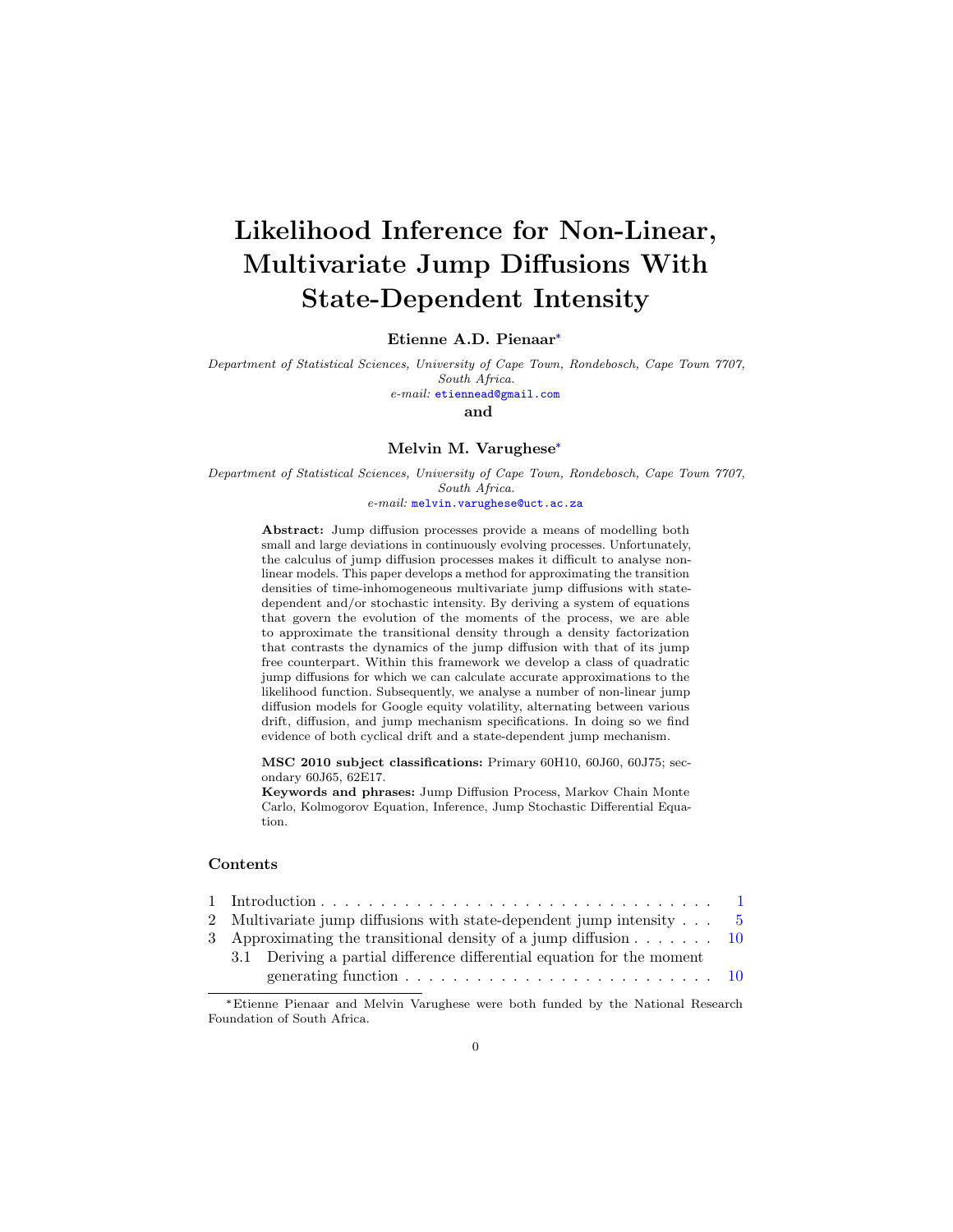|               | $3.2\,$                                                        |                                                                                               | 13 |  |  |  |  |
|---------------|----------------------------------------------------------------|-----------------------------------------------------------------------------------------------|----|--|--|--|--|
|               | Moment equations and the generalised quadratic jump diffusions |                                                                                               |    |  |  |  |  |
|               | 3.3                                                            |                                                                                               | 20 |  |  |  |  |
|               | 3.4                                                            | Short time scale dynamics and the excess factorization $\ldots \ldots$                        | 25 |  |  |  |  |
| 4             |                                                                | Benchmarking and comparison to existing methods                                               | 34 |  |  |  |  |
|               | 4.1                                                            | Brownian motion with drift: Short time approximations of the                                  |    |  |  |  |  |
|               |                                                                | transitional density $\dots \dots \dots \dots \dots \dots \dots \dots \dots \dots$            | 34 |  |  |  |  |
|               | 4.2                                                            | State dependent models: Characteristic equations                                              | 42 |  |  |  |  |
| 5.            |                                                                |                                                                                               | 46 |  |  |  |  |
|               | 5.1                                                            |                                                                                               | 47 |  |  |  |  |
|               | 5.2                                                            | Likelihood inference for non-linear processes                                                 | 51 |  |  |  |  |
|               | 5.3                                                            | Bivariate, coupled process with Normally distributed jumps                                    | 55 |  |  |  |  |
| 6             |                                                                | Application to Google stock price volatility $\dots \dots \dots \dots \dots$                  | 57 |  |  |  |  |
|               |                                                                |                                                                                               | 62 |  |  |  |  |
|               |                                                                |                                                                                               | 62 |  |  |  |  |
|               |                                                                |                                                                                               | 62 |  |  |  |  |
| A             |                                                                | Simplification of the PDDE for the moment generating function $\ldots$ .                      | 62 |  |  |  |  |
| B.            |                                                                | Derivation of series expressions for $C_i(\alpha, \beta)$ i.t.o. $M_i^{\star}(\alpha, \beta)$ | 64 |  |  |  |  |
| $\mathcal{C}$ |                                                                |                                                                                               | 66 |  |  |  |  |
| D             | Moment Equations of a Bivariate CIR Jump Process With Time-    |                                                                                               |    |  |  |  |  |
|               |                                                                |                                                                                               | 67 |  |  |  |  |
| E.            |                                                                |                                                                                               | 68 |  |  |  |  |
|               |                                                                |                                                                                               | 69 |  |  |  |  |
|               |                                                                |                                                                                               |    |  |  |  |  |

## 1. Introduction

Real world processes are often subject to numerous sources of random input, resulting in multifarious random behaviour that forms an integral part of the trajectory of the process. In modelling such phenomena, it is thus imperative that the model equations account for the various sources of randomness that govern the dynamics of the process. Although diffusion processes are used extensively in the modelling of continuous processes, it is usually assumed that Brownian motion suffices as driving mechanism for the stochastic evolution of the processes. Where it does not suffice, it is possible to generalise the model process in order to make it more realistic for the application at hand. One such generalisation is to include randomly occurring 'jumps' in the trajectory of the model process. This modification has primarily been motivated in financial contexts where diffusion models are used to describe the dynamics of price/asset processes which are subject to seemingly spontaneous yet frequent jumps in observed time series. For example, it is often assumed that log-returns on a given stock-price process are Normally distributed. This assumption can easily be accommodated in an stochastic differential equation by assuming that the dynamics of the stock-price process follows that of geometric Brownian motion:

$$
dX_t = \mu X_t dt + \sigma X_t dB_t, \qquad (1.1)
$$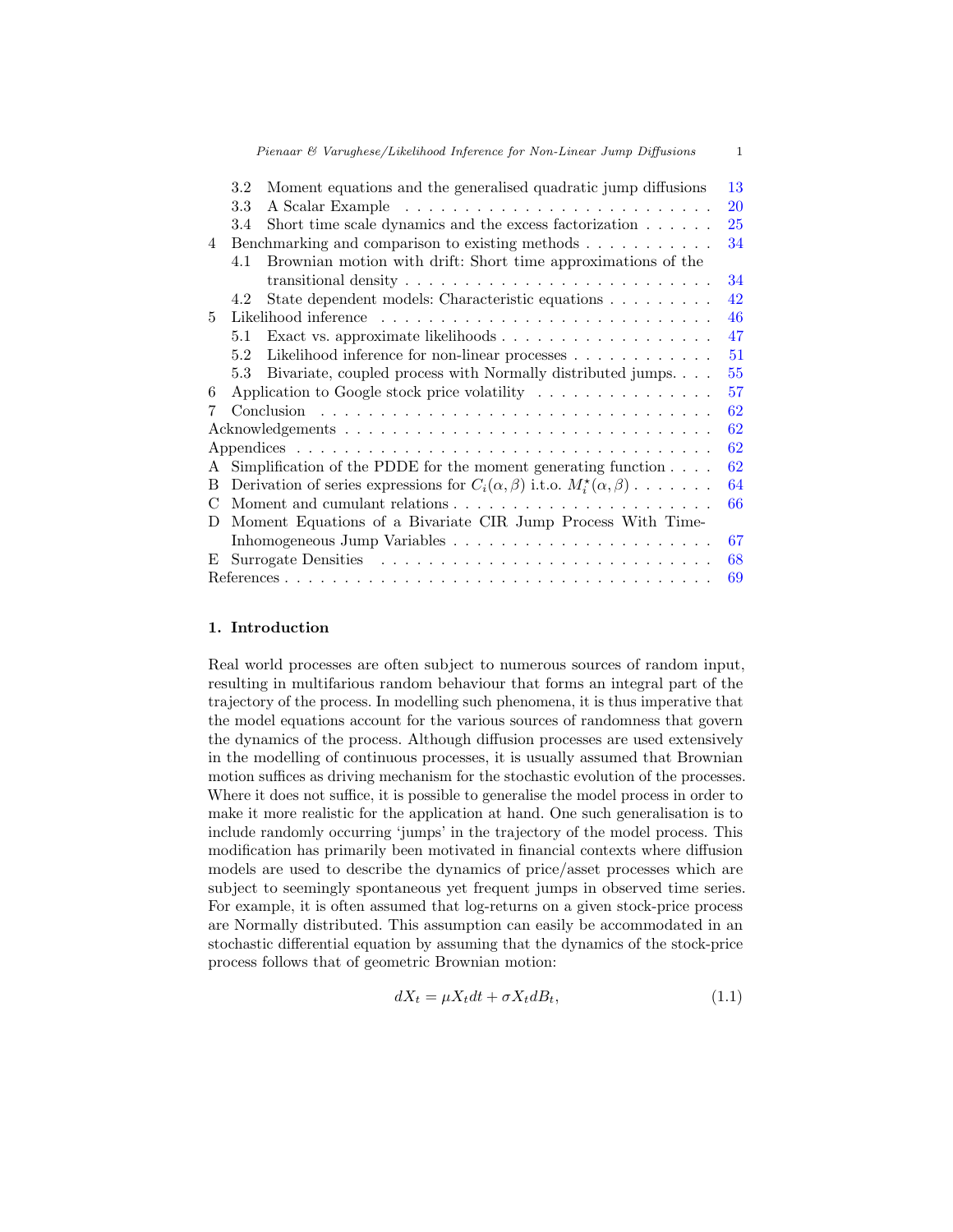where  $X_t$  denotes the stock price at time t, from which it follows that  $\log(X_t)$  −  $\log(X_s) \sim \mathcal{N}((\mu - \sigma^2/2)(t - s), \sigma^2(t - s))$  for  $t > s$ . However, the normality of stock-price returns have long been contested, and empirical evidence suggests that returns often exhibit features which are not well replicated by the Normal distribution. Perhaps the most well documented of these is the apparent lack of heavy tails in the model process. This is demonstrated by calculating descriptive statistics such as the skew and kurtosis of the observed return series, which may subsequently be contrasted to the corresponding statistics under the Normal distribution. In the context of diffusion processes, this disparity is typically compensated for by formulating a stochastic volatility model wherein the diffusion coefficient of the returns process is itself treated as a stochastic process. That is, the revised process may for example assume the form:

$$
d\log(X_t) = (\mu - \frac{1}{2}\sigma_t^2)dt + \sigma_t dB_t^{(1)}
$$
  
\n
$$
d\sigma_t^2 = a(\sigma_t^2, t)dt + b(\sigma_t^2, t)dB_t^{(2)},
$$
\n(1.2)

where  $a(\sigma_t^2, t)$  and  $b(\sigma_t^2, t)$  denote the drift and diffusion of the variance process respectively, and  $B_t^{(1)}$  and  $B_t^{(2)}$  are correlated Brownian motions. Among numerous other attractive properties, stochastic volatility models make it possible to more accurately capture the tail behaviour of the stock-price returns by explicitly allowing the variance of the log-returns to vary over time, resulting in a significantly improved approximation of the observed process. However, care needs to be taking when interpreting the stochastic volatility mechanism. Indeed, when  $B_t^{(1)}$  and  $B_t^{(2)}$  are uncorrelated the marginal distribution of the log-returns process conditional on a known initial value for the variance process (i.e.,  $X_t|X_s, \sigma_s^2$  for  $t > s$ ) is still Normal, and even when strong correlation is present, in which case the marginal distribution of log-returns may be skew with slightly fatter tails than predicted under the Normal distribution, the resulting transitional density may not be sufficiently leptokurtic to account for extreme return events over short transition horizons. To illustrate the point, consider a rolling estimate of kurtosis for daily log-returns of the Standard and Poor's 500 index (S&P 500). Let  $X_{t_i}$  denote the value of the S&P 500 index at time  $t_i$ , then define a backward-looking rolling estimate of kurtosis with bandwidth  $h$  by:

$$
K(t_i, h) = \frac{1}{h \times \hat{s}^2(t_i, h)} \sum_{k=i-h+1}^{n} \left( X_{t_k} - \hat{m}(t_i, h) \right)^4 \tag{1.3}
$$

for all  $i \geq h$ , where  $\hat{s}(t_i, h) = \frac{1}{h} \sum_{k=i-h+1}^{j} (X_{t_k} - \hat{m}(t_i, h))^2$  and  $\hat{m}(t_i, h) =$  $\frac{1}{h} \sum_{k=i-h+1}^{i} X_{t_k}$ . Figure 1.1 depicts the rolling estimate of kurtosis along with a time-differenced estimate, calculated as  $\{K(t_i, h) - K(t_{i-1}, h) : i = h, h + h\}$  $1, \ldots N$ , using a bandwidth of  $h = 250$  days for the time period 1990-01-01 to 2015-12-31. Under this bandwidth, the differenced series represents the change in estimated kurtosis caused by moving the rolling estimate one day forward for (approximately) the last year's worth of data. Additionally, we superimpose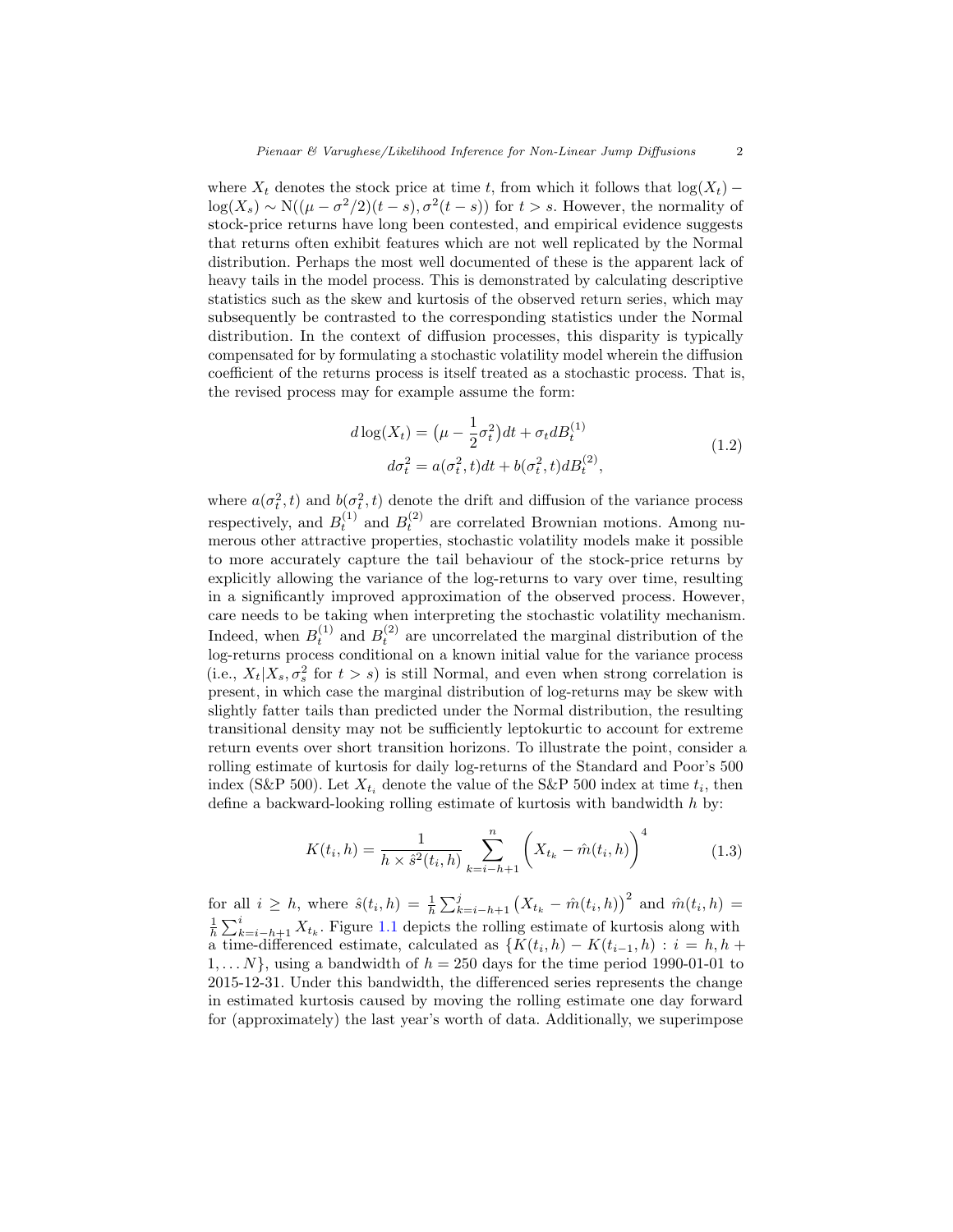an overall estimate of kurtosis (calculated over the entire time period) along with that of the Normal distribution. Based on the overall estimate, the sample



FIGURE 1.1. Rolling estimate of kurtosis calculated using a bandwidth of  $h = 250$  days on daily log-returns of the S&P 500 index for the time period  $1990-01-01$  to  $2015-12-31$  (left) and the corresponding time-differenced rolling estimate (right).

kurtosis clearly exceeds that of the Normal distribution. However, the one year rolling estimate reveals that although the kurtosis of the log-returns series is typically higher than that of a Normal distribution, the size of the overall estimate can be attributed to the occurrence of a number of extreme return events. These events manifest as sudden spikes in the rolling estimate of kurtosis which can be clearly seen in the time-differenced estimate. In order to account for such extreme events Merton (1976) for example proposed the inclusion of jumps in the diffusion trajectory in order to create a more accurate model of asset price returns than is predicted by the continuous paths of geometric Brownian motion, in which case the modified stochastic differential equation (SDE) assumes the form

$$
d\log(X_t) = (\mu - 0.5\sigma^2)dt + \sigma dB_t + \dot{z}_t dN_t, \qquad (1.4)
$$

where  $\dot{z}_t$  denotes a normally distributed jump random variable and  $N_t$  is a Poisson process with constant intensity i.e.,  $N_t - N_s \sim \text{Poi}(\lambda(t - s))$ . Under this formulation, extreme events are explicitly included in the stochastic differential equation as randomly occurring discontinuous jumps in the diffusion trajectory. Consequently, the disparity between observed tail behaviour of log-returns and that of Brownian motion is mitigated by the inclusion of a jump mechanism. Building on this, one may extend the model in order to formulate a stochastic volatility model with jumps, for example:

$$
d\log(X_t) = (\mu - \frac{1}{2}\sigma_t^2)dt + \sigma_t dB_t^{(1)} + \dot{z}_t^{(1)}dN_t
$$
  

$$
d\sigma_t^2 = a(\sigma_t^2, t)dt + b(\sigma_t^2, t)dB_t^{(2)} + \dot{z}_t^{(2)}dN_t,
$$
 (1.5)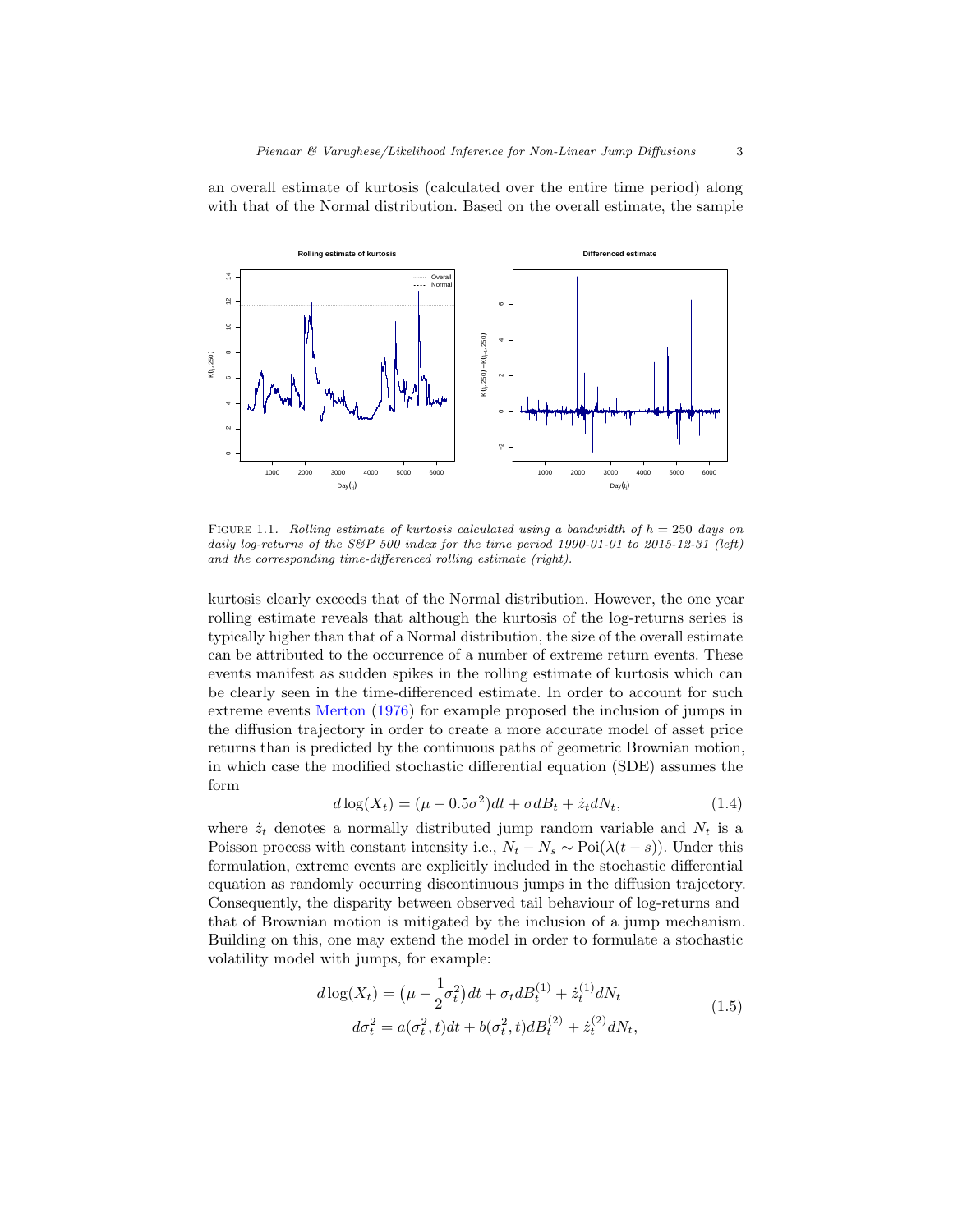where jumps affect both returns and volatility at the same time. Using this, the useful properties of stochastic volatility specification are retained whilst directly accounting for extreme return events and jumps in volatility.

Although the addition of a jump mechanism serves to improve the flexibility of diffusion models and allows for the formulation of more realistic models of real-world processes, this flexibility comes at the cost of magnifying the already significant difficulties associated with the calculus of diffusion processes. Consequently, the space of analytically tractable jump diffusion models is even more sparse than that of the jump-free diffusion processes. Furthermore, where analytical solutions to quantities such as the transitional density are available, they are often precluded by simplifying assumptions on the specification of both the diffusion part of the process as well as the jump mechanism of the model process. That said, a number of different jump mechanisms have been proposed in the literature: Ball and Torous (1985) propose log-normally distributed jumps under geometric Brownian motion as a model for stock price returns, whilst Ramezani and Zeng (1998) and Kou (2002) assume the same model opting instead for a double-exponential jump distribution. Although the choice of distribution is usually based on some a priori information of the process to be modelled, choosing a valid jump distribution can be a subtle process. For example, in the case of Ball and Torous (1985) it is actually meant that the log of the underlying process has normally distributed jumps (i.e., Brownian motion with drift and normally distributed jumps), implying that both the diffusion and jump dynamics are based on the Normal distribution. In this case, Honore (1998) notes that depending on the quality of the data it can be difficult to distinguish which source of randomness is responsible for a random innovation in the underlying process, thus making it difficult to calculate reliable parameter estimates for such a model despite the relatively simple structure of the model.

Despite the limited set of analytically tractable jump diffusion models, numerous estimation techniques have been proposed for jump diffusion models with analytically intractable dynamics. Eraker (2001) apply Monte Carlo techniques, replacing missing sample paths with simulated trajectories (see also Eraker, Johannes and Polson (2003) and Eraker (2004)) in order to estimate the likelihood, thus circumventing the need for closed-form solutions to the likelihood function. Other notable approaches include the efficient method of moments (EMM) scheme of Gallant, Hsieh and Tauchen (1997) which was later used by Craine, Lochstoer and Syrtveit (2000) to perform inference on multivariate jump diffusions, and the empirical characteristic function estimation schemes of Jiang and Knight (2002) and Rockinger and Semenova (2005). Yu (2007) extended the popular Hermite series approximations for jump-free diffusions (A¨ıt-Sahalia, 2002; Aït-Sahalia et al., 2008) in order to calculate closed-form likelihood approximations for multivariate jump diffusions whilst Zhang and Schmidt (2016) develop short horizon density approximations based on expansions of the characteristic function which can subsequently be used to approximate the likelihood function. Although most of the literature on the estimation of jump diffusion models are concerned with parametric inference, non-parametric techniques have also been developed by Johannes (1999); Bandi and Nguyen (2003) and Aït-Sahalia,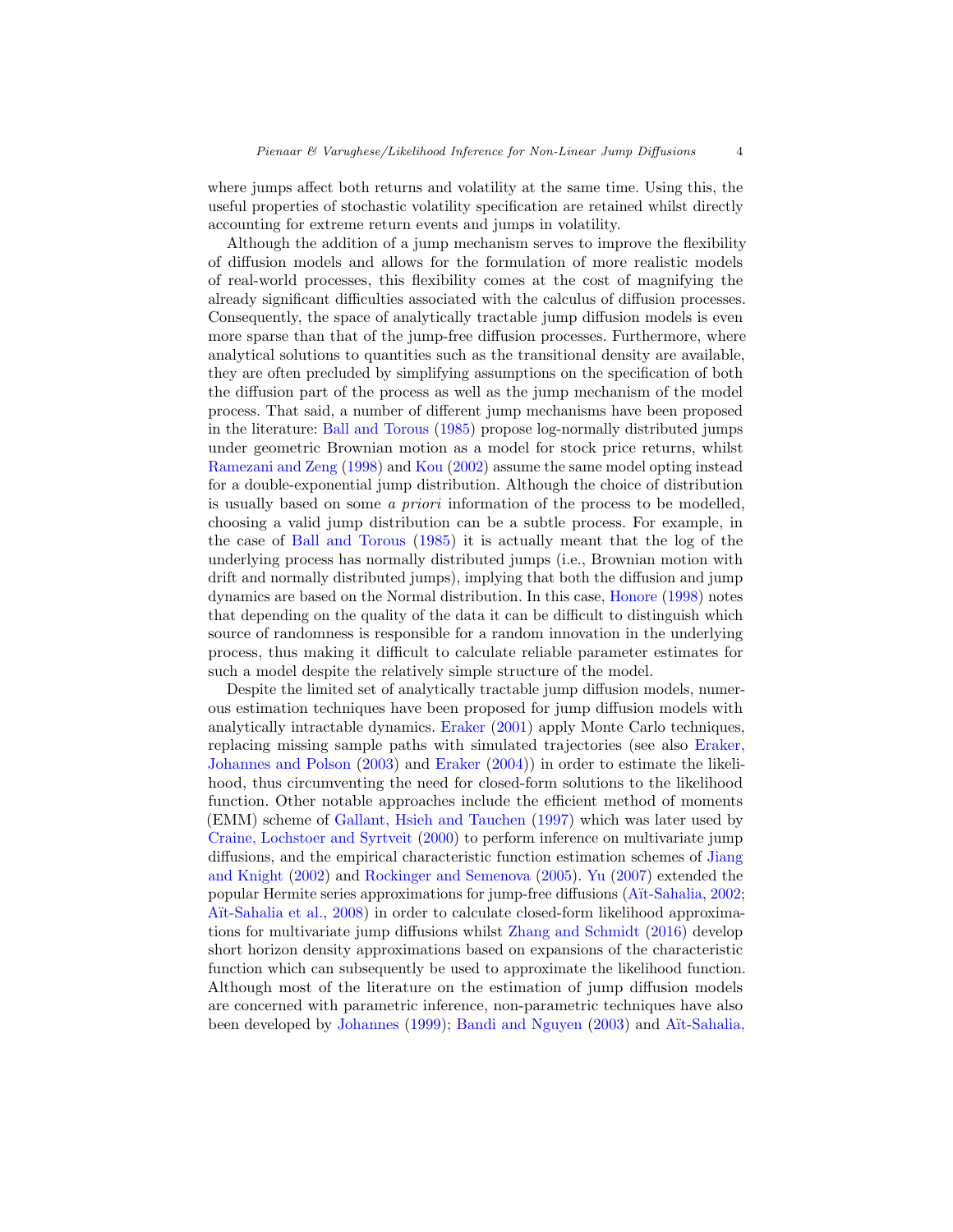Fan and Peng (2009). In addition to traditional parametric and non-parametric methods, technical aspects regarding the nature of jump mechanisms in the context of inference have also been explored. For example, A¨ıt-Sahalia (2004) shows how to separate the diffusion and jump dynamics for a given jump diffusion model, whilst A¨ıt-Sahalia et al. (2009) and A¨ıt-Sahalia and Jacod (2011) develop tests for the presence and frequency of jumps in partially observed processes respectively.

In the present paper we develop a procedure for performing likelihood based inference on a class of non-linear, multivariate jump diffusion processes with statedependent intensity. Using this scheme it is possible to create a rich ecosystem of jump diffusion models that generalise many well-known diffusion models such as the Cox-Ingersoll-Ross (CIR) process (Cox, Ingersoll and Ross, 1985) and Ornstein-Uhlenbeck process (Uhlenbeck and Ornstein, 1930) to the jump diffusion class. Furthermore, the methodology readily allows for the specification of any jump distribution with a known moment structure (e.g., the higher order moments of a Normal or Laplace distribution). The paper is organised as follows: Section 2 outlines theoretical concepts which precede the methodology to follow. Section 3 develops the core methodology of the paper, in which we detail a scheme for approximating the transitional density of a jump diffusion process based on its moment trajectories. Section 4 compares the methodology to existing techniques in the literature for models with near analytically tractable dynamics and subsequently demonstrates how the methodology can be used to conduct inference on jump diffusion models with non-linear dynamics. In Section 6 we apply the methodology to a real-world dataset by fitting various jump diffusion models to Google equity volatility time series. Finally, we give some concluding remarks in Section 7.

### 2. Multivariate jump diffusions with state-dependent jump intensity

Let  $P_t$  denote a multivariate, k-dimensional pure jump process with dynamics given in differential form by:

$$
d\mathbf{P}_t = \mathbf{J}(\mathbf{P}_t, \dot{\mathbf{z}}_t, t) d\mathbf{N}_t, \tag{2.1}
$$

where  $\mathbf{J}(\mathbf{P}_t, \dot{\mathbf{z}}_t, t) = (\epsilon_{ij}(\mathbf{P}_t, \dot{\mathbf{z}}_t, t))_{k \times q}$  denotes the jump matrix,  $\dot{\mathbf{z}}_t = (\dot{z}_t^{(ij)})_{k \times q}$  is a  $k \times q$  matrix of random variables with statistically independent columns,  $N_t =$  $(N_t^{(j)})_{q\times 1}$  is a q-dimensional counting process with intensity vector  $\mathbf{\lambda}(\mathbf{P}_t, \dot{\mathbf{r}}_t, t)$  =  $(\lambda_j(\mathbf{P}_t, \dot{\mathbf{r}}_t, t))_{q \times 1}$ , and  $\dot{\mathbf{r}}_t$  is a q-dimensional stochastic process on which the intensity vector may depend. Under this formulation, the jump matrix relates discrete increments in the process  $N_t$  into non-discrete changes in state of the process  $P_t$ . This is achieved by mapping the discrete increments to real-valued increments through realisations of the jump variables,  $\dot{z}_t$ . In turn the mapping is governed by the jump matrix  $\mathbf{J}(\mathbf{P}_t, \dot{\mathbf{z}}_t, t)$ , which determines how the jump variables enter the process and how the mapping depends on the current state of the process. For example, if the first element of the process  $N_t$  increments at time  $\tau$ , then every element of  $P_{\tau}$  changes in accordance to the outcome of the first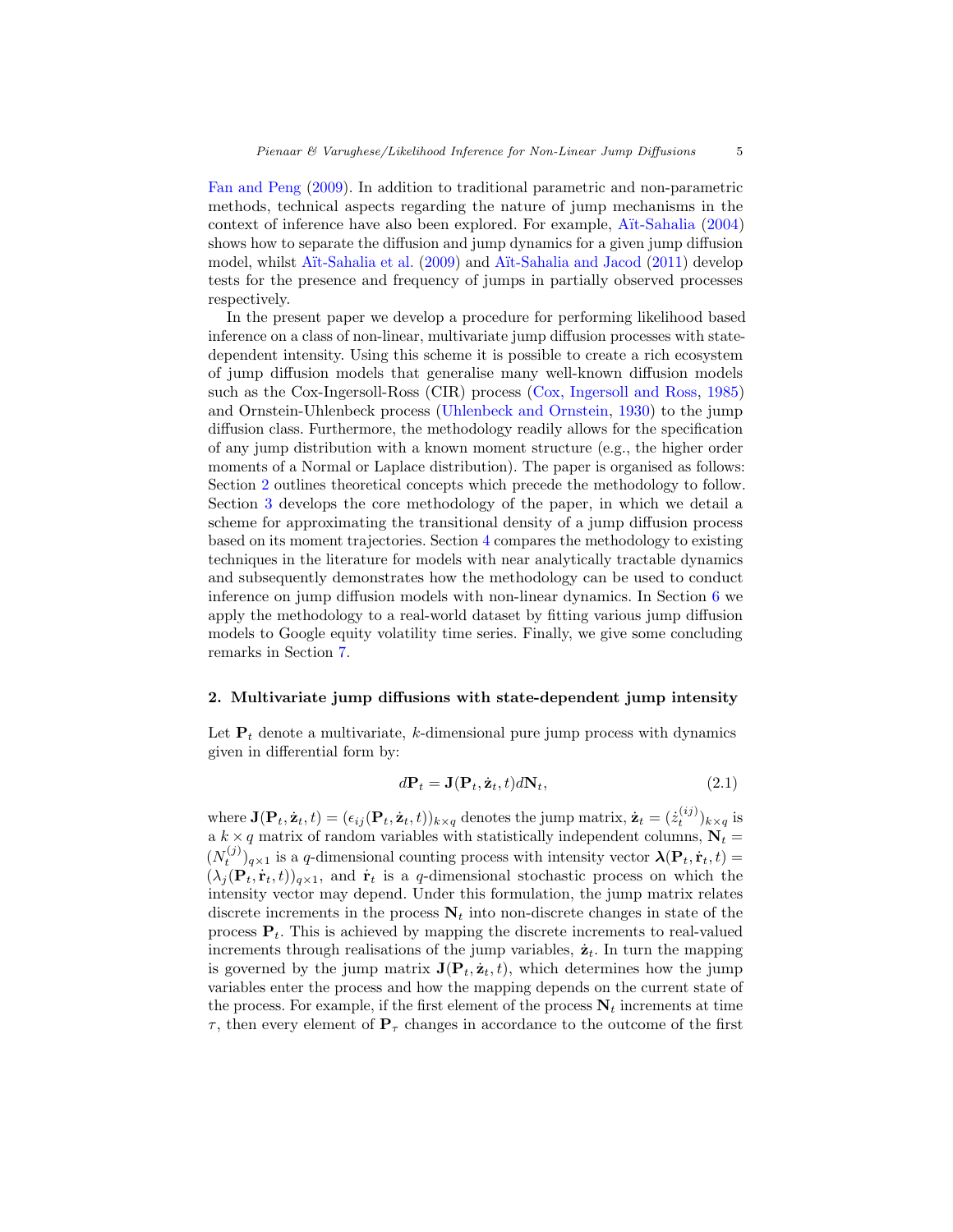column of the jump-matrix, which in turn is determined by the functional relation between the first column of jump variables in  $\mathbf{z}_{\tau}$  and  $\mathbf{P}_{\tau}$  through  $\mathbf{J}(\mathbf{P}_{\tau}, \dot{\mathbf{z}}_{\tau}, \tau)$ . To see this, it is useful to write the process  $\mathbf{P}_t = \{P_t^{(1)}, P_t^{(2)}, \ldots, P_t^{(k)}\}'$  in terms of its individual components as:

$$
P_t^{(i)} = \sum_{j=1}^q \sum_{l=0}^{N_t^{(j)}} \epsilon_{ij} (\mathbf{P}_t, \dot{\mathbf{z}}_t^{(.j),l}, t) \quad \text{for} \quad i = 1, 2, \dots, k,
$$
 (2.2)

where  $\mathbf{z}_{t}^{(.j),l}$  denotes the *l*-th realisation of the *j*-th column of the jump variable matrix  $\dot{\mathbf{z}}_t^{(.j)} = \{\dot{z}_t^{(1j)}, \dot{z}_t^{(2j)}, \dots, \dot{z}_t^{(kj)}\}'$  with distribution function  $\phi_j$ .  $P_t^{(i)}$  thus consists of the sum of all jump realisations that have occurred upto and including time t for the i-th dimension, across all q counting process elements of  $N_t$ . Figure 2.1 illustrates how the jump process is constructed from a simulated trajectory for  $k = 1$  and  $q = 2$ .

**Simulated jump process (k = 1, q = 2)**



FIGURE 2.1. Construction of the jump process from the increments of individual jump constituents for  $k = 1$  and  $q = 2$ . Here  $\epsilon_{11}(P_t^{(1)}, \dot{z}_t^{(11)}, t) = z_t^{(11)}$  with  $z_t^{(11)} \sim N(-1, 0.5^2)$ ,  $\epsilon_{12}(P_t^{(1)}, \dot{z}_t^{(21)}, t) = z_t^{(21)} P_t^{(1)}$  with  $z_t^{(12)} \sim N(0, 0.05^2)$  and  $N_t^{(1)}$  and  $N_t^{(2)}$  are subject to constant intensity functions,  $\lambda_1 = 10$  and  $\lambda_2 = 2$ , respectively.  $P_t^{(1)}$  is constructed by adding the increments of each jump process sequentially as they occur. Consequently the increments of  $P_t^{(1)}$  simply reflect the combined increments of the individual jump components.

In addition to the jump constituents, the process is characterised by the rate at which jump realisations occur, i.e., the rate at which increments in each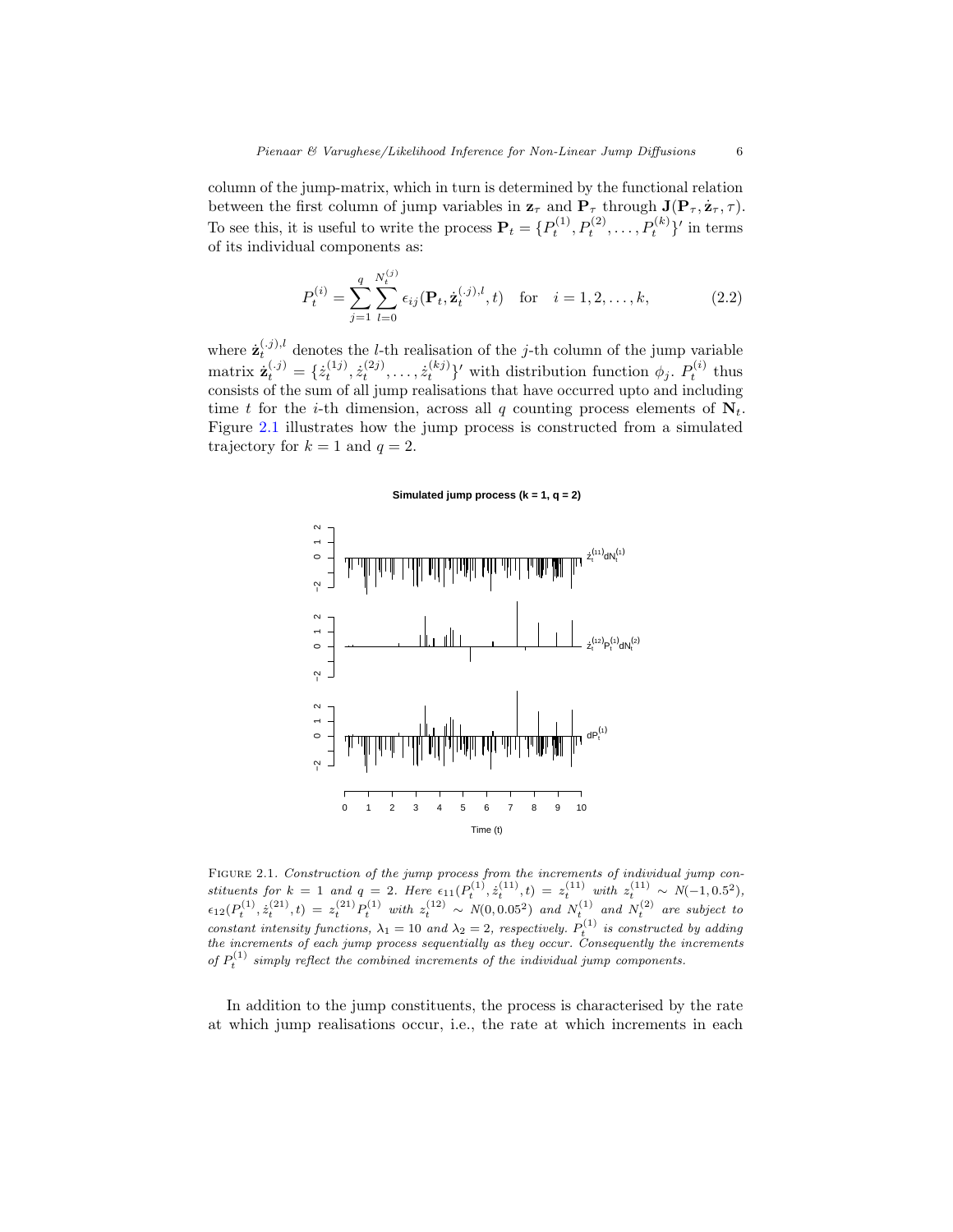$N_t^{(j)}$  occur. This is determined by the intensity vector, which is further allowed to depend on an external vector process  $\dot{\mathbf{r}}_t$  as well as the current state of the process. For simplicity we will assume that the arrival rate of each of the Poisson components is also restricted to depend on only a single element of the vector  $\dot{\mathbf{r}}_t$ :

$$
\lambda_j(\mathbf{P}_t, \dot{\mathbf{r}}_t, t) = \lambda_j(\mathbf{P}_t, \dot{r}_t^{(j)}, t)
$$
\n(2.3)

where  $\dot{r}_t^{(j)} \in \dot{\mathbf{r}}_t = \{\dot{r}_t^{(1)}, \dot{r}_t^{(2)}, \dots, \dot{r}_t^{(k)}\}'$  and each  $\dot{r}_t^{(j)}$  evolves according to a distribution function  $\pi_j$ .  $P_t$  thus represents a pure jump process that is characterised by the distributions of the jump-variables and the intensity processes which dictate the rate at which jump realisations occur. The purpose of this formulation is to encompass a class of jump processes with both state-dependent and stochastic intensity, whilst permitting multiple sources of randomness. For example, for  $k = 1$  and  $q = 2$  the trajectory of the process is subject to two jump sources with possibly distinct dynamics. This may be useful for cases where jumps observed in a real world data have distinct sources with differing distributional characteristics. Likewise, allowing the intensity vector to be stochastic through the process  $\dot{\mathbf{r}}_t$ , it is possible to formulate a jump mechanism for which the frequency of jump realisations may pass stochastically through high and low intensity phases, which may be useful for modelling jump dynamics over long time periods in financial contexts.

Although pure jump processes are extremely useful modelling tools, a notable deficiency from the perspective of modelling continuously evolving processes is that the process remains dormant in a given state in between successive jump innovations. That is, for phenomena that exhibit jump behaviour but still evolve on small scales in between jumps, the present formulation does not suffice. In order to account for the stochastic evolution of the process between intermittent jumps, one may define a continuous mixture process consisting of a pure jump process and a diffusion process. The dynamics of the resulting k-dimensional jump diffusion  $\mathbf{X}_t = \{X_t^{(1)}, X_t^{(2)}, \dots, X_t^{(k)}\}'$  is then governed by the SDE:

$$
d\mathbf{X}_t = \boldsymbol{\mu}(\mathbf{X}_t, t)dt + \boldsymbol{\sigma}(\mathbf{X}_t, t)d\mathbf{B}_t + d\mathbf{P}_t, \qquad (2.4)
$$

where

$$
d\mathbf{P}_t = \mathbf{J}(\mathbf{X}_t, \dot{\mathbf{z}}_t, t) d\mathbf{N}_t
$$
\n(2.5)

gives the jump mechanism with intensity vector  $\mathbf{\lambda}(\mathbf{X}_t, \dot{\mathbf{r}}_t, t), \mathbf{\mu}(\mathbf{X}_t, t) = (\mu_i(\mathbf{X}_t, t))_{k \times 1}$ gives the instantaneous drift vector,  $\boldsymbol{\sigma}(\mathbf{X}_t, t) = (\sigma_{ij}(\mathbf{X}_t, t))_{k \times k}$  is the diffusion matrix of the process and  $\mathbf{B}_t = (B_t^{(i)})_{k \times 1}$  is a vector of independent Brownian motions. Equation 2.4 thus constitutes a multivariate jump diffusion with statedependent jumps and state-dependent and/or stochastic intensity. Consequently, the auxiliary variables contained  $\dot{\mathbf{z}}_t$  have the effect of inducing discontinuous jumps in the otherwise continuous paths of the diffusion whenever the counting processes contained in  $N_t$  increment. Furthermore, the rate at which jumps occur may vary according to both the state of the jump diffusion and/or some external process  $\dot{\mathbf{r}}_t$ . The relationship between the various constituents of the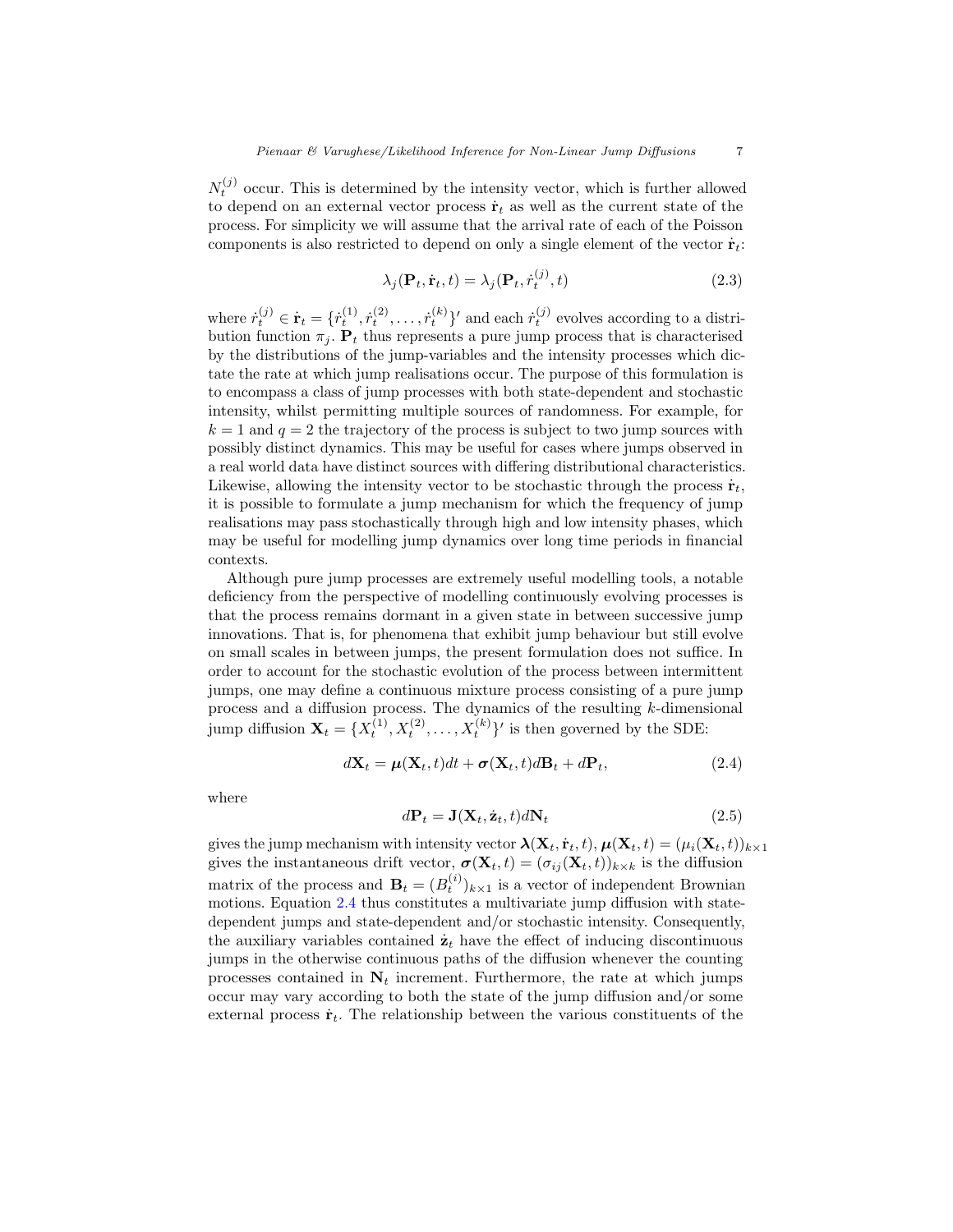jump diffusion can more easily be seen by writing equations 2.4 and 2.5 in matrix form:

$$
d\begin{bmatrix} X_t^{(1)} \\ \vdots \\ X_t^{(k)} \end{bmatrix} = \begin{bmatrix} \mu_1(\mathbf{X}_t, t) \\ \vdots \\ \mu_2(\mathbf{X}_t, t) \end{bmatrix} dt + \begin{bmatrix} \sigma_{11}(\mathbf{X}_t, t) & \dots & \sigma_{1k}(\mathbf{X}_t, t) \\ \vdots & \ddots & \vdots \\ \sigma_{k1}(\mathbf{X}_t, t) & \dots & \sigma_{kk}(\mathbf{X}_t, t) \end{bmatrix} d\begin{bmatrix} B_t^{(1)} \\ \vdots \\ B_t^{(k)} \end{bmatrix} + d\begin{bmatrix} P_t^{(1)} \\ \vdots \\ P_t^{(k)} \end{bmatrix}
$$
(2.6)

where

$$
d\begin{bmatrix}P_t^{(1)} \\ \vdots \\ P_t^{(k)}\end{bmatrix} = \begin{bmatrix} \epsilon_{11}(\mathbf{X}_t, z_t^{(11)}, t) & \dots & \epsilon_{1q}(\mathbf{X}_t, z_t^{(1q)}, t) \\ \vdots & \ddots & \vdots \\ \epsilon_{k1}(\mathbf{X}_t, z_t^{(k1)}, t) & \dots & \epsilon_{kq}(\mathbf{X}_t, z_t^{(kq)}, t)\end{bmatrix} d\begin{bmatrix}N_t^{(1)} \\ \vdots \\ N_t^{(q)}\end{bmatrix}.
$$
 (2.7)

Since Equation 2.4 is formulated in continuous time, the SDE can also be interpreted by relating the coefficients of the equation to its instantaneous moments: Let  $\Gamma(\mathbf{X}_t,t) = (\gamma_{ij}(\mathbf{X}_t,t))_{k \times k} = \sigma(\mathbf{X}_t,t)\sigma'(\mathbf{X}_t,t)$  denote the covariance matrix of the diffusion. Given a jump SDE of the form of Equation 2.4, we have for  $i, j = 1, 2, \ldots k$ :

$$
\lim_{h \to 0} \frac{E[X_{t+h}^{(i)} - X_t^{(i)} | \mathbf{X}_t]}{h} = \mu_i(\mathbf{X}_t, t) + \sum_{m=1}^q E_{\dot{z}}[\epsilon_{im}(\mathbf{X}_t, \dot{\mathbf{z}}_t, t)] E_{\dot{r}}[\lambda_m(\mathbf{X}_t, \dot{\mathbf{r}}_t, t)]
$$
\n(2.8)

and for  $v + w \geq 2$ 

$$
\lim_{h\to 0} \frac{E[(X_{t+h}^{(i)} - X_t^{(i)})^v (X_{t+h}^{(j)} - X_t^{(j)})^w | \mathbf{X}_t]}{h} = \gamma_{ij}(\mathbf{X}_t, t) \mathbb{I}(v+w=2) + \sum_{m=1}^q E_{\hat{z}}[\epsilon_{im}(\mathbf{X}_t, \dot{\mathbf{z}}_t, t)^v \epsilon_{jm}(\mathbf{X}_t, \dot{\mathbf{z}}_t, t)^w] E_{\hat{r}}[\lambda_m(\mathbf{X}_t, \dot{\mathbf{r}}_t, t)].
$$
\n(2.9)

Interestingly, equations 2.8 and 2.9 indicate that, on an infinitesimal scale, although the first two moments of a jump diffusion is dictated by a mixture of the diffusion and jump dynamics, the higher order instantaneous moments are completely determined by the jump mechanism of the process.

Although the instantaneous dynamics of jump diffusion processes have both theoretical and practical applications, in the context of parametric inference we are often interested in the dynamical behaviour of the process over finite time horizons. As such, a pivotal quantity of interest in the analysis of jump diffusions is the evolution of the transitional density over time. Let  $\{S \subseteq \mathbb{R}^k, X, f\},\$  ${\{\Psi_j, \mathcal{Z}_j, \phi_j\}_j}$  and  ${\{\Omega_j, \mathcal{L}_j, \pi_j\}_j}$  be probability spaces for  $j = 1, 2, ..., q$  then the transitional density  $f(\mathbf{X}_t|\mathbf{X}_s)$  of the process  $\mathbf{X}_t$  at time t starting in  $\mathbf{X}_s$  at time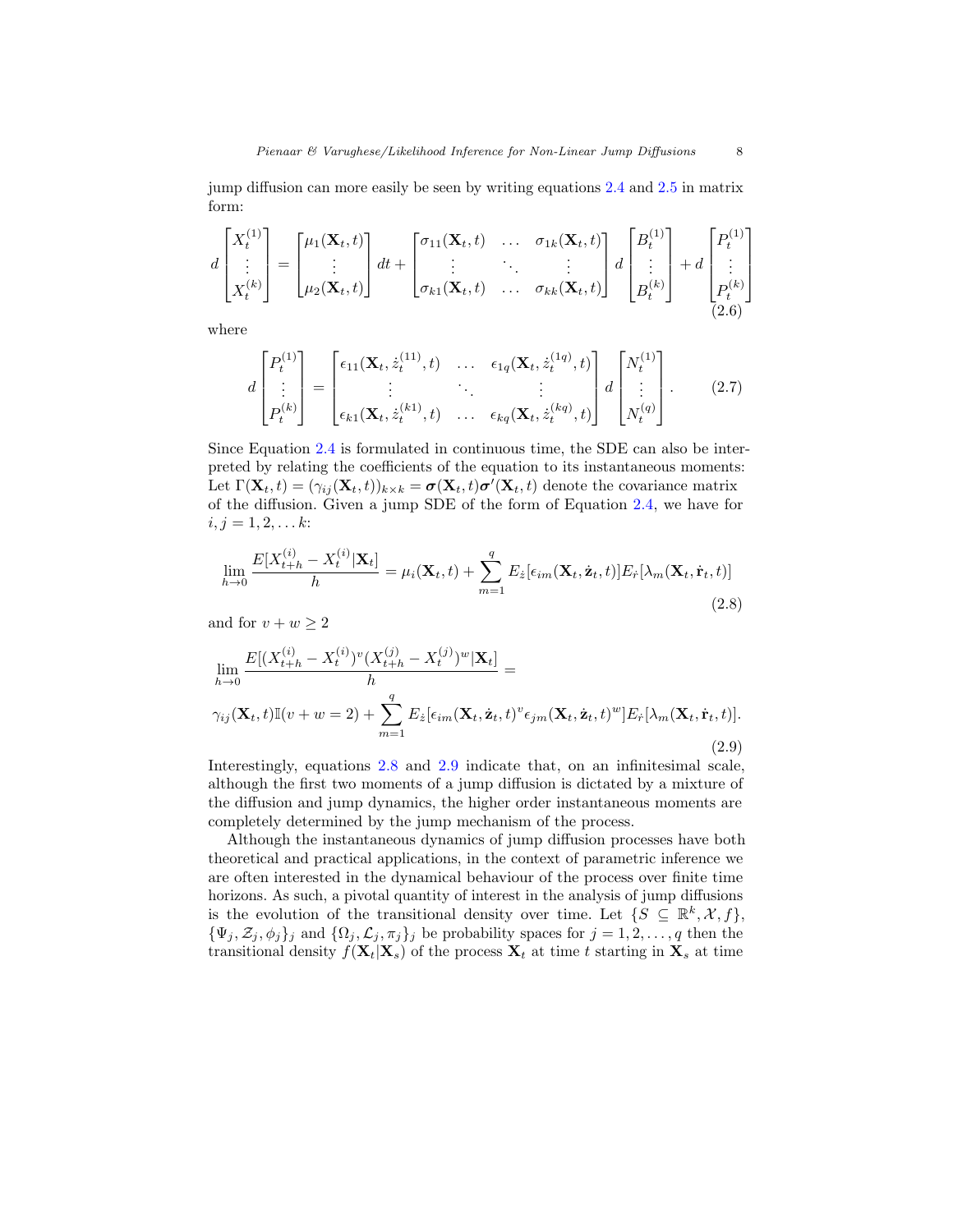s is given by the Kolmogorov forward equation (Hanson, 2007):

∂

$$
\frac{\partial}{\partial t} f(\mathbf{X}_t | \mathbf{X}_s) =
$$
\n
$$
- \sum_{i=1}^k \frac{\partial}{\partial X_i^{(i)}} \mu_i(\mathbf{X}_t, t) f(\mathbf{X}_t | \mathbf{X}_s) + \sum_{i=1}^k \sum_{j=1}^k \frac{\partial^2}{\partial X_i^{(i)} \partial X_i^{(j)}} \gamma_{ij}(\mathbf{X}_t, t) f(\mathbf{X}_t | \mathbf{X}_s)
$$
\n
$$
+ \sum_{j=1}^q \int_{\Psi_j} \int_{\Omega_j} \lambda_j(\nabla(\mathbf{X}_t, \dot{\mathbf{z}}_t)^{(.j)}, \dot{r}_t^{(j)}, t) f(\nabla(\mathbf{X}_t, \dot{\mathbf{z}}_t)^{(.j)} | \mathbf{X}_s) |\delta_j(\dot{\mathbf{z}}_t)| d\pi_j(\dot{r}_t^{(j)}) d\phi_j(\dot{\mathbf{z}}_t^{(.j)})
$$
\n
$$
- \sum_{j=1}^q \int_{\Psi_j} \int_{\Omega_j} \lambda_j(\mathbf{X}_t, \dot{r}_t^{(j)}, t) f(\mathbf{X}_t | \mathbf{X}_s) d\pi_j(\dot{r}_t^{(j)}) d\phi_j(\dot{\mathbf{z}}_t^{(.j)})
$$
\n(2.10)

where  $(j)$  again denotes the j-th column of a matrix and the elements  $\nabla(\mathbf{X}_t, \dot{\mathbf{z}}_t)^{(.j)} =$  $\nu_j(\mathbf{X}_t + \mathbf{J}(\mathbf{X}_t, \dot{\mathbf{z}}_t)^{(j)}) = (\nu_{ij}(X_t^{(i)} + \epsilon_{ij}(\mathbf{X}_t, \dot{\mathbf{z}}_t)))_{k \times 1}$  and  $|\delta_j(\dot{\mathbf{z}}_t)|$  have special meaning: The role of the function  $\nu_j(\mathbf{X}_t + \mathbf{J}(\mathbf{X}_t, \dot{\mathbf{z}}_t)^{(.j)})$  is to map jumps in such a way that the state of the process at time  $t, X_t$ , is reached as the result of a jump occurrence at an instant just prior to t.  $\nu_j(\mathbf{X}_t + \mathbf{J}(\mathbf{X}_t, \dot{\mathbf{z}}_t)^{(.j)})$  thus has the action of reverting the state of the process to that which it was 'before' the jump occurrence. For example, if the jump matrix is independent of the process level and  $\mathbf{J}(\mathbf{X}_t, \dot{\mathbf{z}}_t)^{(.j)} = \dot{\mathbf{z}}^{(.j)}$ , then  $\boldsymbol{\nu}_j(\mathbf{X}_t + \dot{\mathbf{z}}_t^{(.j)}) = \mathbf{X}_t - \dot{\mathbf{z}}_t^{(.j)}$ . In turn,  $|\delta_j(\mathbf{z})|$  acts as the Jacobian resulting from the inversion. For example, following  $J(X_t)^{(j)} = \dot{z}^{(j)}, |\delta_j(\dot{z})| = 1.$  In order for Equation 2.10 to be well defined, we require boundary conditions on the equation. Similarly to jump-free diffusions, the initial conditions for Equation 2.10 are given by the multivariate Dirac delta function  $f(\mathbf{x}_s|\mathbf{X}_s) = \delta(\mathbf{x}_s - \mathbf{X}_s)$  where

$$
\delta(\mathbf{x}) = \begin{cases} \infty & \text{if } \mathbf{x} = \mathbf{0}, \\ 0 & \text{otherwise.} \end{cases}
$$
 (2.11)

However, due to the presence of the jump mechanism, we also require initial values for the jump components  $\{\dot{r}_j(s) = \dot{r}_s, N_j(s) = 0 : j = 1, 2, \ldots, q\}$  and any additional time dependences – which we take to have known values at time s.

Although PDDEs such as the Kolmogorov equations are extremely difficult to analyse and solve, the transitional density forms the principal constituent to numerous techniques in the analysis of diffusion processes. In the sections that follow we develop a scheme for calculating approximate solutions to Equation 2.10 for time-inhomogeneous, non-linear jump diffusions, making it possible to analyse a wide spectrum of jump diffusion models.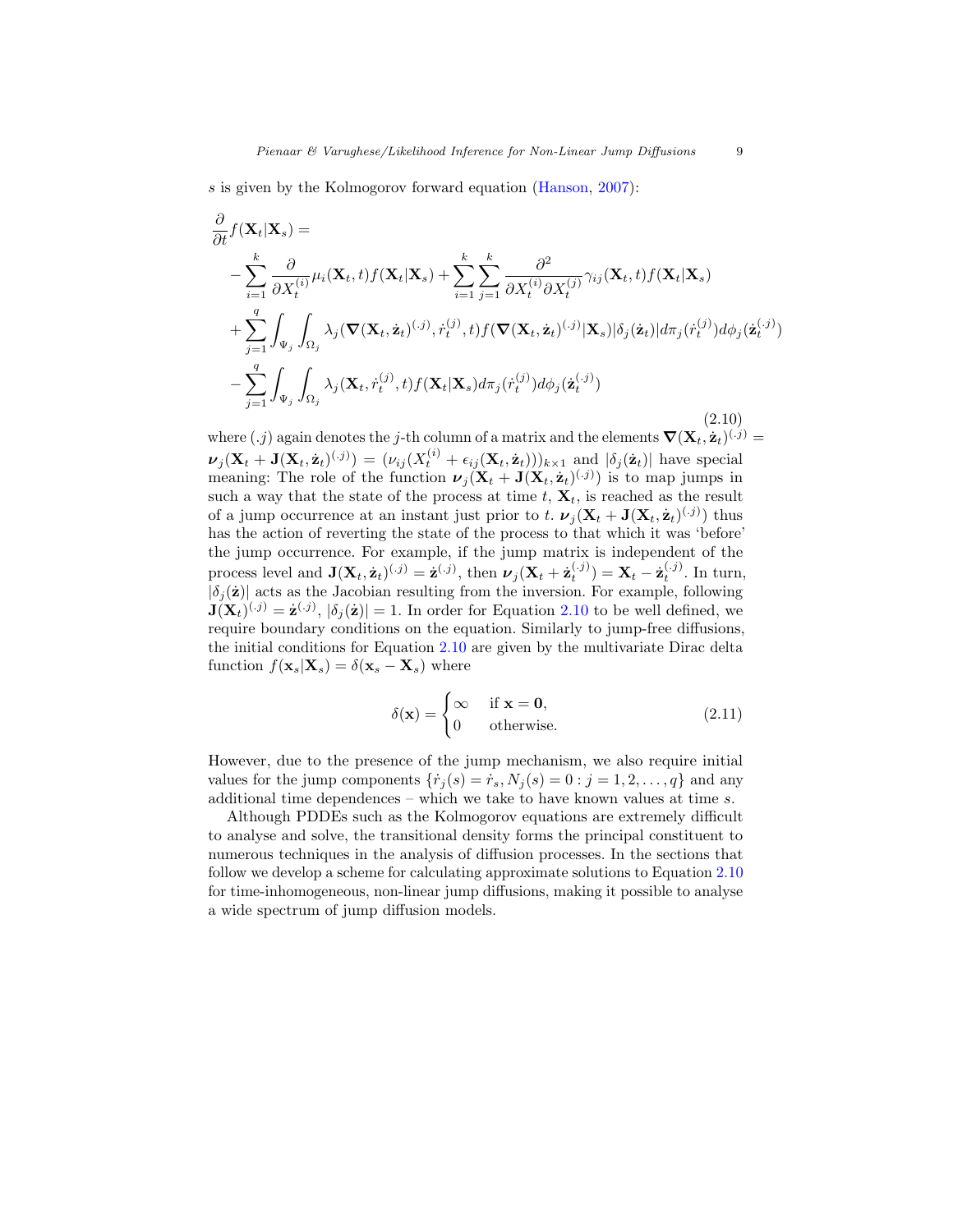## 3.3. A Scalar Example

In order to demonstrate the use of the moment equations in analysing a jump diffusion model, we consider a non-linear, time-inhomogeneous jump diffusion with stochastic intensity. Let:

$$
dX_t = \kappa_x (\mu_x - X_t) dt + \sigma_x (1 + 0.4 \sin(\pi t)) \sqrt{X_t} dB_t + dP_t
$$
  
\n
$$
dP_t = \dot{z}_t dN_t
$$
\n(3.46)

with  $\dot{z}_t \sim N(\mu_z, \sigma_z^2)$  and  $\lambda(X_t, \dot{r}_t, t) = \dot{r}_t$  where the intensity parameter  $\dot{r}_t$  has dynamics given by a continuous time Markov chain (CTMC):

$$
\dot{r}_t = \begin{cases} \lambda_1 & \text{Low jump frequency,} \\ \lambda_2 & \text{High jump frequency,} \end{cases}
$$
 (3.47)

with transition rate matrix

$$
R = \begin{pmatrix} -\beta_1 & \beta_1 \\ \beta_2 & -\beta_2 \end{pmatrix} . \tag{3.48}
$$

Under the dynamics of Equation 3.46 the process exhibits linear drift and statedependent volatility which varies periodically over time. In addition, the process is subject to randomly occurring jump events for which the jump intensity switches stochastically over time between levels  $\lambda_1$  and  $\lambda_2$ . Since Equation 3.46 is nested within the scalar generalised quadratic framework we may derive the moment equations of the process directly from Equation 3.27. In order to do so we need to evaluate the expectation of the intensity process over time. From the transition probability matrix of  $\dot{r}_t$ , the appropriate expression follows:

$$
E(\dot{r}_t) = \begin{cases} \lambda_1 \frac{\beta_2 + \beta_1 e^{-(\beta_1 + \beta_2)(t-s)}}{\beta_1 + \beta_2} + \lambda_2 \frac{\beta_1 (1 - e^{-(\beta_1 + \beta_2)(t-s)}}{\beta_1 + \beta_2}) & \text{if } \dot{r}_s = \lambda_1, \\ \lambda_2 \frac{\beta_1 + \beta_2 e^{-(\beta_1 + \beta_2)(t-s)}}{\beta_1 + \beta_2} + \lambda_1 \frac{\beta_2 (1 - e^{-(\beta_1 + \beta_2)(t-s)}}{\beta_1 + \beta_2}) & \text{if } \dot{r}_s = \lambda_2. \end{cases} (3.49)
$$

Consequently, the moment equations for model 3.46 under a 6-th order truncation can be verified as:

$$
m'_1(t) = \kappa_x \mu_x - \kappa_x m_1(t) + j_1(t)
$$
  
\n
$$
m'_2(t) = 2(\kappa_x \mu_x m_1(t) - \kappa_x m_2(t)) + \sigma_x^2 (1 + 0.4 \sin(\pi t))^2 m_1(t) + j_2(t)
$$
  
\n
$$
m'_3(t) = 3(\kappa_x \mu_x m_2(t) - \kappa_x m_3(t)) + \sigma_x^2 (1 + 0.4 \sin(\pi t))^2 3m_2(t) + j_3(t)
$$
  
\n
$$
m'_4(t) = 4(\kappa_x \mu_x m_3(t) - \kappa_x m_4(t)) + \sigma_x^2 (1 + 0.4 \sin(\pi t))^2 6m_3(t) + j_4(t)
$$
  
\n
$$
m'_5(t) = 5(\kappa_x \mu_x m_4(t) - \kappa_x m_5(t)) + \sigma_x^2 (1 + 0.4 \sin(\pi t))^2 10m_4(t) + j_5(t)
$$
  
\n
$$
m'_6(t) = 6(\kappa_x \mu_x m_5(t) - \kappa_x m_6(t)) + \sigma_x^2 (1 + 0.4 \sin(\pi t))^2 15m_5(t) + j_6(t)
$$
\n(3.50)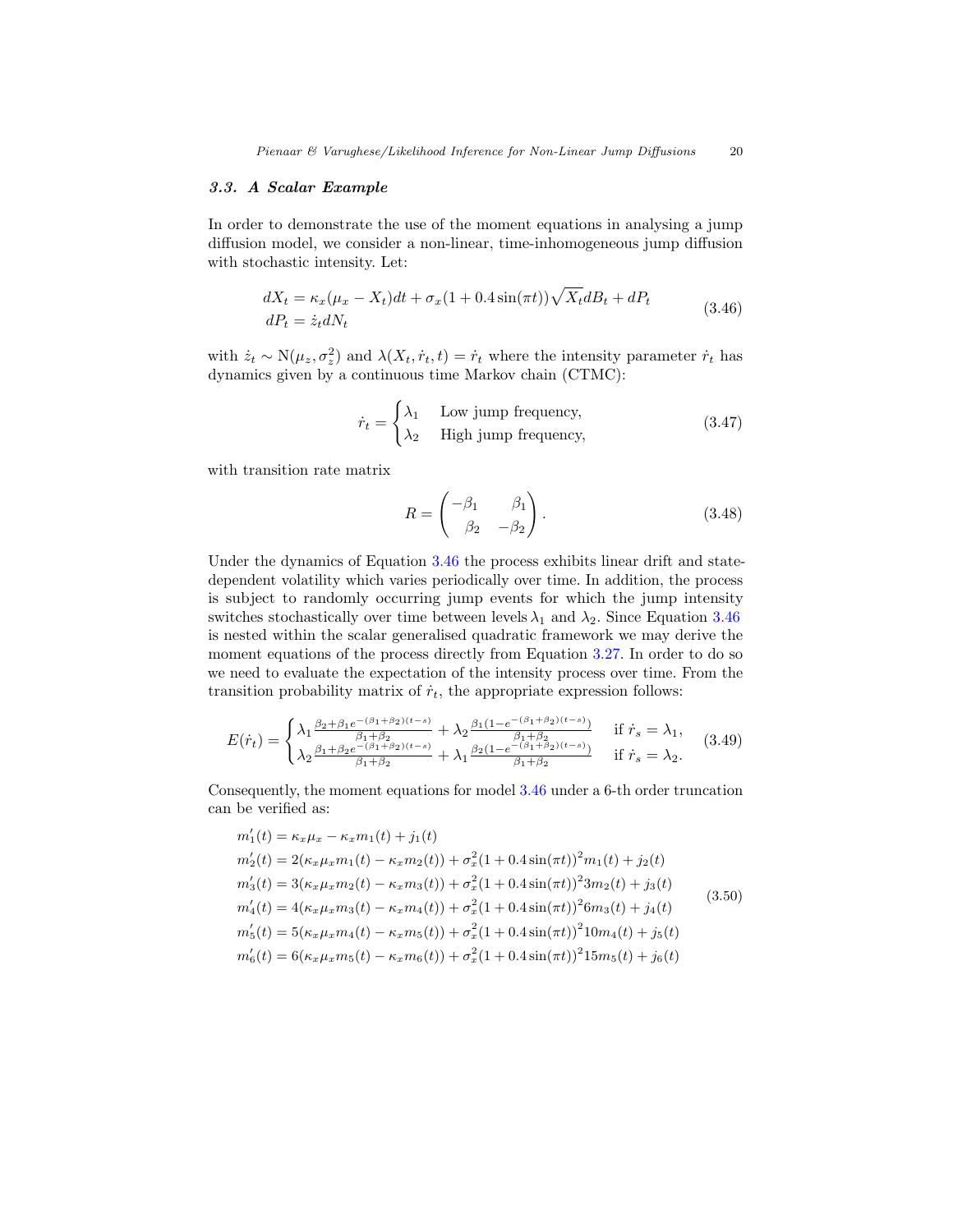with  $m_i(s) = X_s^i$  for  $i = 1, 2, ..., 6$  where

$$
j_1(t) = h(t, \lambda, \beta)\rho_1
$$
  
\n
$$
j_2(t) = h(t, \lambda, \beta)(2\rho_1 m_1(t) + \rho_2)
$$
  
\n
$$
j_3(t) = h(t, \lambda, \beta)(3\rho_1 m_2(t) + 3\rho_2 m_1(t) + \rho_3)
$$
  
\n
$$
j_4(t) = h(t, \lambda, \beta)(4\rho_1 m_3(t) + 6\rho_2 m_2(t) + 4\rho_3 m_1(t) + \rho_4)
$$
  
\n
$$
j_5(t) = h(t, \lambda, \beta)(5\rho_1 m_4(t) + 10\rho_2 m_3(t) + 10\rho_3 m_2(t) + 5\rho_4 m_1(t) + \rho_5)
$$
  
\n
$$
j_6(t) = h(t, \lambda, \beta)(6\rho_1 m_5(t) + 15\rho_2 m_4(t) + 20\rho_3 m_3(t) + 15\rho_4 m_2(t) + 6\rho_5 m_1(t) + \rho_6),
$$
\n(3.51)

and

$$
h(t, \lambda, \beta) = \lambda_1 \frac{\beta_2 + \beta_1 e^{-(\beta_1 + \beta_2)(t-s)}}{\beta_1 + \beta_2} + \lambda_2 \frac{\beta_1 (1 - e^{-(\beta_1 + \beta_2)(t-s)})}{\beta_1 + \beta_2}.
$$
 (3.52)

Here, the relation between the elements  $\rho_1, \rho_2, \ldots, \rho_6$  and the parameters  $\mu_z$ and  $\sigma_z$  follow straightforwardly from the non-central moments of the Normal distribution. The effect of the jump mechanism on the moments of the diffusion can immediately be seen through Equation 3.50 where the  $j_i(t)$  dictate how the intensity and jump parameters feed into the moment structure of the process. For example, when  $\mu_z = 0$  it follows that  $\rho_1 = 0$  and the mean trajectory of the process remains unchanged from that of the jump-free process. Idiosyncrasies aside, by solving Equation 3.50 we may evaluate the moment trajectories of Equation 3.46 over time. When the model structure is not too complicated, this can be achieved using standard techniques for evaluating systems of differential equations. For large truncation orders this may involve the use of a computer algebra system (CAS) in order to calculate Laplace transforms for elements of the moment equations. Alternatively, when the moment equations involve nonlinear terms and/or complicated time-inhomogeneous terms, standard numerical techniques can be used in order to solve the resulting system of moment equations. For our purposes we employ high-order Runge-Kutta schemes such as the Runge-Kutta-Fehlberg (4)5 method (Fehlberg, 1970) or the (8)10-th order method of Feagin  $(2007)^2$ .

In order to verify that the derived moment equations are indeed valid, we need to perform an independent check on the resulting moment trajectories. For these purposes we can simulate trajectories of Equation 3.46 over the desired transition horizon and calculate moment statistics with which we can compare the relevant quantities. In order to simulate trajectories of Equation 3.46 we apply a Euler–Maruyama scheme to the SDE and subsequently derive an iterative updating scheme that can be used to approximate the trajectory of a jump diffusion at fixed points along a desired transition horizon. For example, let  $\tau$  be a scalar time index on the transition horizon [s, t] and  $\Delta$  a finite time step, then an iterative updating scheme for simulating a single trajectory of Equation 3.46 follows:

<sup>&</sup>lt;sup>2</sup>Here we use the convention that the the term in brackets denotes the embedded order of the method used for calculating local error estimates.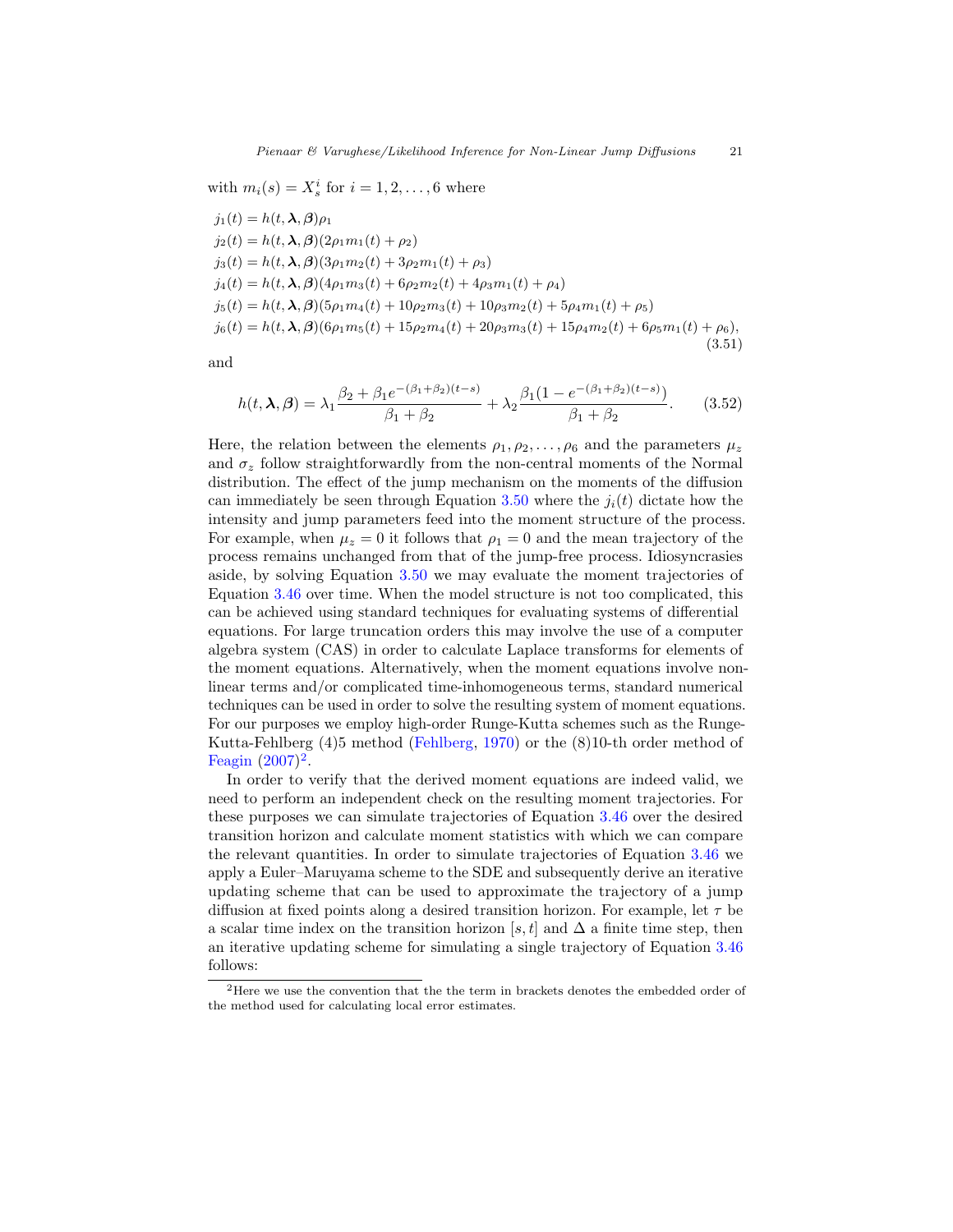- (1) Set  $\tau = s$  and initialize the jump diffusion and intensity process  $X_{\tau}$  and  $\dot{r}_{\tau}$  respectively.
- (2) (a) Set:

$$
X_{\tau+\Delta} = X_{\tau} + \mu_i(\mathbf{X}_{\tau}, \tau)\Delta + \sigma(\mathbf{X}_{\tau}, \tau)Z, \tag{3.53}
$$

by drawing  $Z \sim N(0, \Delta)$ .

(b) If

$$
1 - \exp(\lambda(X_{\tau}, \dot{r}_{\tau}, \tau)\Delta) > u \tag{3.54}
$$

where  $u \sim U(0, 1)$ , draw  $\dot{z}_{\tau} \sim N(\mu_z, \sigma_z^2)$  and set

$$
X_{\tau+\Delta} = X_{\tau+\Delta} + \dot{z}_{\tau}.\tag{3.55}
$$

(4) Set

$$
\dot{r}_{\tau+\Delta} = \begin{cases} \lambda_1 & \text{w.p. } \frac{\beta_2}{\beta_1 + \beta_2} - \frac{\beta_2}{\beta_1 + \beta_2} e^{-(\beta_1 + \beta_2)\Delta} \text{ if } \dot{r}_{\tau} = \lambda_2, \\ \lambda_2 & \text{w.p. } \frac{\beta_1}{\beta_1 + \beta_2} - \frac{\beta_1}{\beta_1 + \beta_2} e^{-(\beta_1 + \beta_2)\Delta} \text{ if } \dot{r}_{\tau} = \lambda_1, \\ \dot{r}_{\tau} & \text{otherwise.} \end{cases} \tag{3.56}
$$

(4) Set  $\tau = \tau + \Delta$  and if  $\tau \leq t$  go to step (2).

For purposes of the experiment, let  $\boldsymbol{\theta} = {\kappa_x, \mu_x, \sigma_x, \mu_z, \sigma_z} = {2, 5, 1, 1, 0.25}$  $\lambda = {\lambda_1, \lambda_2} = {1, 3}$  and  $\beta = {\beta_1, \beta_2} = {0.25, 1}$  and fix the initial values of the process to  $X_0 = 4$  and  $\dot{r}_0 = \lambda_1$ . Figure 3.1 compares log-scaled simulated moments of Equation 3.46 to those calculated from solving the moment equations numerically. The simulated moments are calculated using 10000 trajectories and a step-size of 0.001 time units. As expected, the simulated moments and moment equations match closely with the mean trajectory of the process (corresponding to  $m_1(t)$ ) being unaffected by the periodicity of the volatility coefficient.

Naturally, the next step in analysing Equation 3.46 is to investigate the transitional density. Indeed, using the moment equations as a basis we can easily approximate the transitional density using a suitable surrogate density. For purposes of this example we make use of the scalar saddlepoint approximation:

$$
f(X_t|X_s) \approx f_{SPT}^{(d)}(X_t|X_s) = \frac{1}{\sqrt{2\pi \frac{\partial^2}{\partial \alpha^2} K^{(d)}(\alpha_0, t)}} \exp\bigg(\frac{\partial}{\partial \alpha} K^{(d)}(\alpha_0, t) - \alpha_0 X_t\bigg),\tag{3.57}
$$

where

$$
K^{(d)}(\alpha, t) = \sum_{i=1}^{d} \frac{\alpha^{i} \kappa_{i}(t)}{i!},
$$
\n(3.58)

 $\alpha_0$  solves

$$
\frac{\partial^2}{\partial \alpha^2} K^{(d)}(\alpha, t) = X_t,
$$
\n(3.59)

 $\kappa_i(t)$  denotes the *i*-th cumulant of the process at time t, and d denotes the truncation order of the approximation. Thus, by using the appropriate momentcumulant relations we can easily employ the saddlepoint approximation in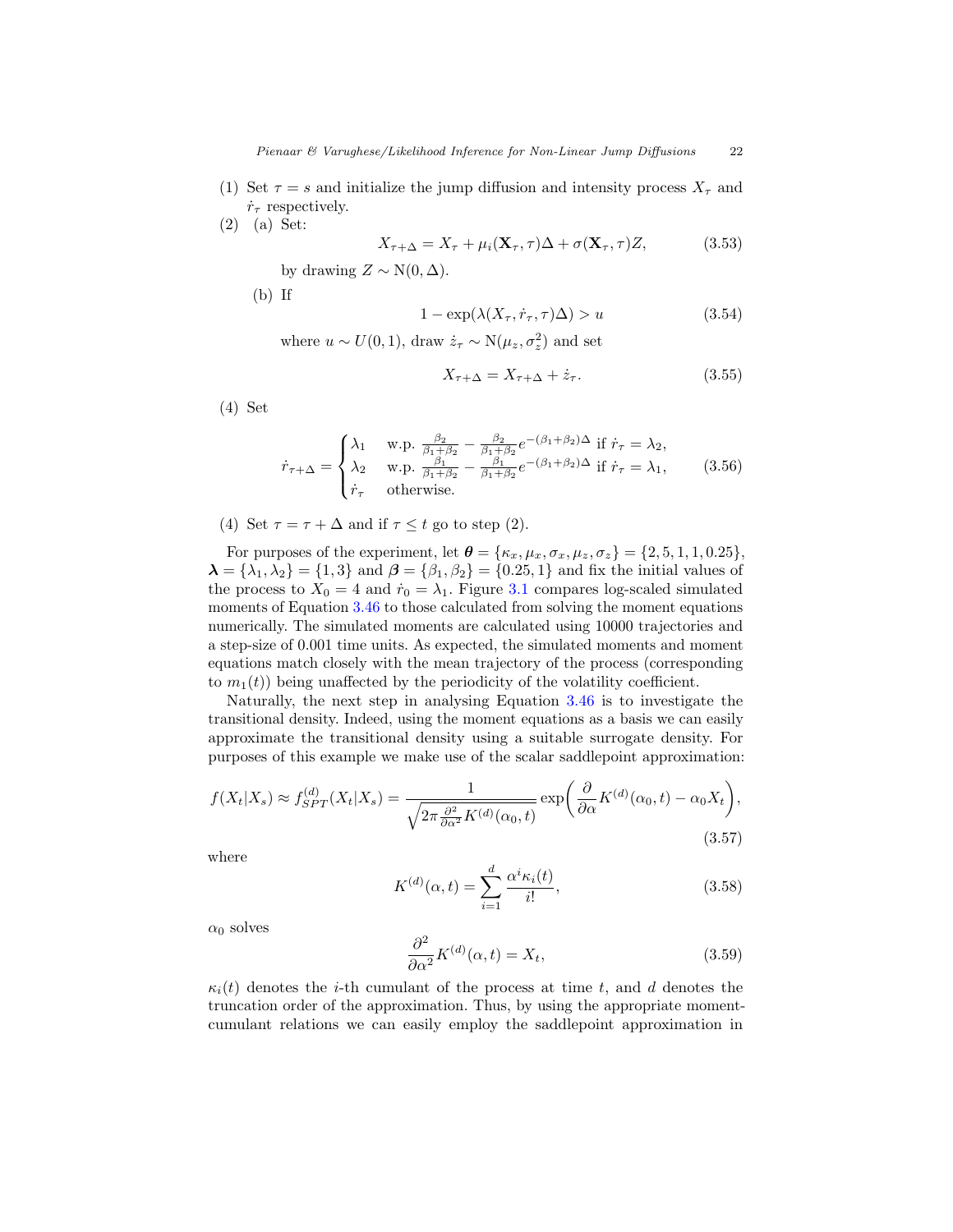order to approximate the transitional density. Figure 3.2 compares the resulting approximation to the frequency distribution calculated from the simulated trajectories at various points in time. As with the moment equations, the transition density approximation appears to accurately replicate the transition density at the indicated time epochs. The effect of the periodic volatility can clearly be seen in the oscillating shape of the transition density surface.



FIGURE 3.1. Log-scaled simulated moment trajectories (solid, light blue) and approximate moment equations (dashed, dark blue) for the first four non-central moments of Equation 3.46 over time.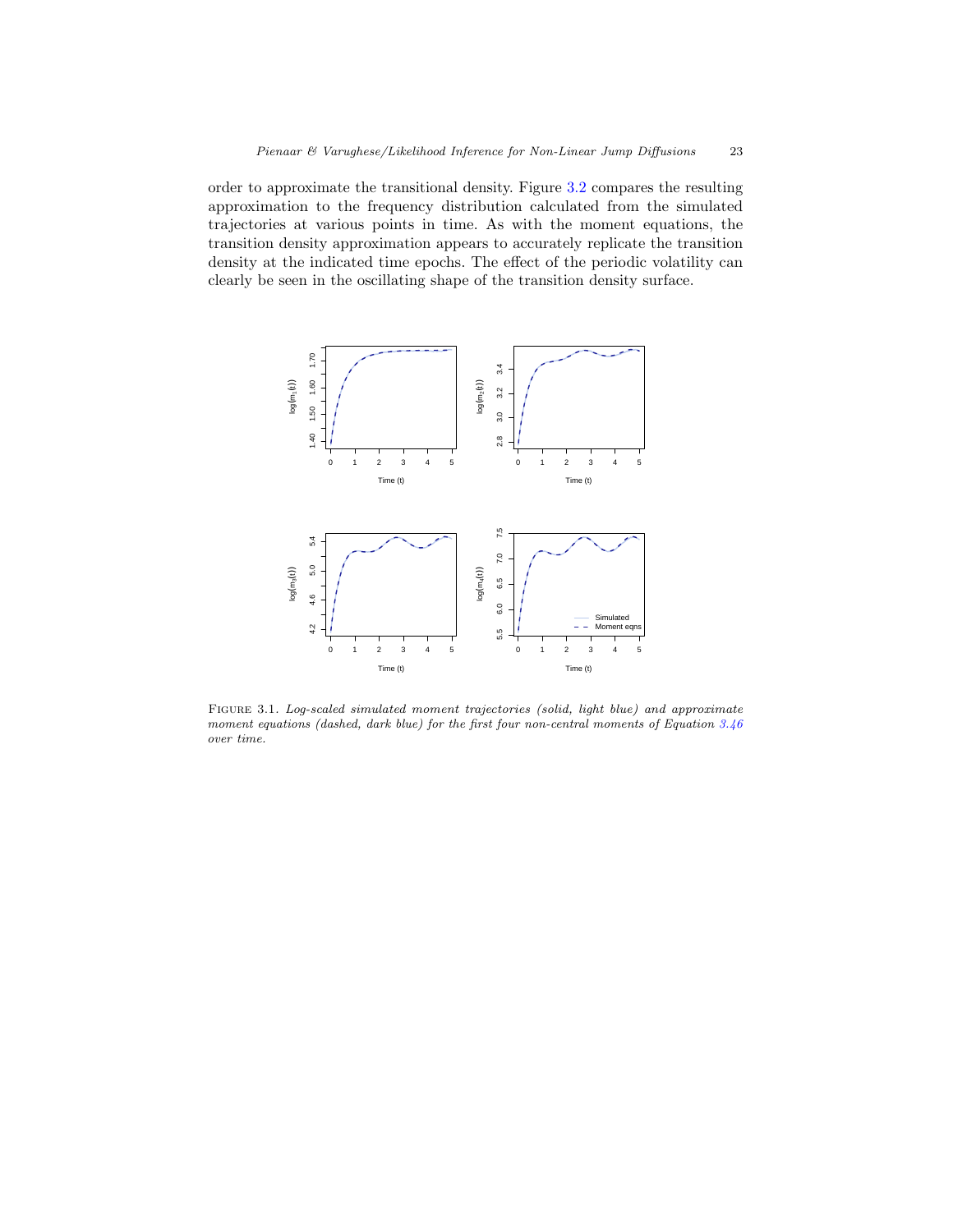

Figure 3.2. Approximate transition density (gray/lightgray) of Equation 3.46 and simulated transition density (light blue - dark blue) at times  $t = 2$ ,  $t = 3$ ,  $t = 4$  and  $t = 5$ . The transition density surface is highlighted in black for each epoch of the comparison.

By repeating the calculation of the transition density approximation for a different set of initial conditions – where instead of starting in the low jump frequency state, we let the process start in the high jump frequency state – we can visualize the effect of the stochastic intensity. Figure 3.3 compares the approximate transition densities for the two initial states of the intensity process. Under the high intensity regime the transition density is significantly more skewed than under the low intensity regime. This follows intuitively since, although the jump distribution remains fixed regardless of the state of the intensity process, under the assumed parameter set jumps will typically assume positive values. Consequently, if jumps occur more frequently the process is likely to have propagated further from its initial state at a given time than under the low intensity regime. Noting that, despite there being a non-zero probability of the intensity process switching back to the low intensity state, on average the intensity is expected to be higher for the duration of the transition horizon than compared to starting from the low intensity state. Indeed, this can be verified by comparing  $h(t, \lambda, \beta)$  for both initial states of the intensity process under the assumed parameter set.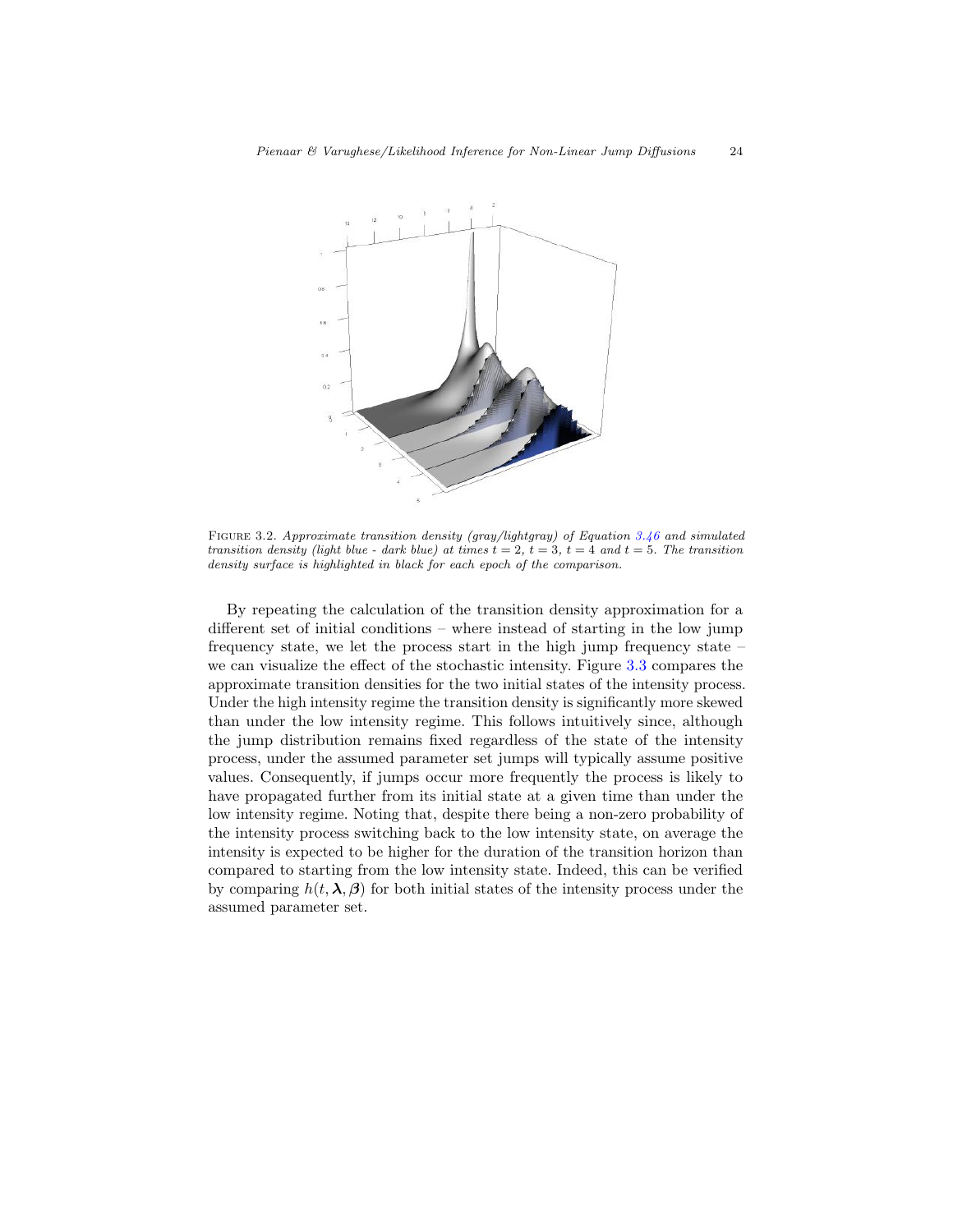| Parameter         | True Value | Estimate | 90% CI       |  |  |  |  |
|-------------------|------------|----------|--------------|--|--|--|--|
| $\mu_x$           | 0.50       | 0.54     | (0.39, 0.68) |  |  |  |  |
| $\beta_x$         | 2.00       | 1.92     | (1.47, 2.33) |  |  |  |  |
| $\sigma_x$        | 0.10       | 0.11     | (0.10, 0.11) |  |  |  |  |
| $\mu_{y}$         | 1.00       | 1.05     | (0.92, 1.18) |  |  |  |  |
| $\beta_u$         | 5.00       | 4.96     | (4.88, 5.01) |  |  |  |  |
| $\sigma_u$        | 0.10       | 0.11     | (0.10, 0.11) |  |  |  |  |
| $\lambda$         | 1.00       | 1.10     | (0.82, 1.43) |  |  |  |  |
| $\mu_{z_{11}}$    | 0.50       | 0.46     | (0.30, 0.61) |  |  |  |  |
| $\mu_{z_{21}}$    | 0.50       | 0.31     | (0.21, 0.45) |  |  |  |  |
| $\sigma_{z_{11}}$ | 0.50       | 0.53     | (0.41, 0.70) |  |  |  |  |
| $\sigma_{z_{21}}$ | 0.50       | 0.55     | (0.47, 0.66) |  |  |  |  |
| TABLE 2           |            |          |              |  |  |  |  |

Parameter estimates and 90% credibility intervals for Equation 5.10 under the simulated dataset in Figure 5.5.

The resulting parameter estimates match that of the true parameter set quite closely, with the notable exception of  $\mu_{z_{21}}$ . However, closer inspection reveals that the estimate calculated under the jump diffusion model is indeed a valid estimate as the value calculated from the jump realisations directly is quite similar. Indeed, for this experiment the jump signal is quite strong since the dispersion of the jump distribution is large relative to the diffusion parameters. Consequently, the contrast between the jump and diffusion dynamics is sufficiently high to make quite accurate inference with regard to the dynamics of the jump mechanism. Although the estimated parameters are close to the true parameter set, the particular sequence of jump realisations generated in the simulation contains values which are relatively unlikely under the true parameter set. Despite this, the parameters of the jump mechanism could still be extracted accurately, albeit preserving the attributes of the unlikely jump sequence.

# 6. Application to Google stock price volatility

In a post sub-prime crisis world, investors have become increasingly aware of the importance of understanding the impact that large movements in equity values can have on portfolios and financial products. As such, techniques in analysing financial data have grown increasingly complex and often focus on better managing the risks and opportunities associated with extreme events, both at the high frequency and low frequency trading spectrum. In conjunction with this, data markets have evolved similarly, with highly detailed data on thousands of economic variables and equities accessible at little to no cost. In keeping with this, the Chicago Board Options Exchange (CBOE) publishes volatility indexes for a number of large-cap stocks listed on major stock exchanges. By using the same principles that underlie established indices such as the S & P 500 volatility index, these equity volatility indices attempt to quantify the evolution of the volatility of individual stock price processes as opposed to that of an index of equities. Indeed, the dynamics of individual stock processes can be vastly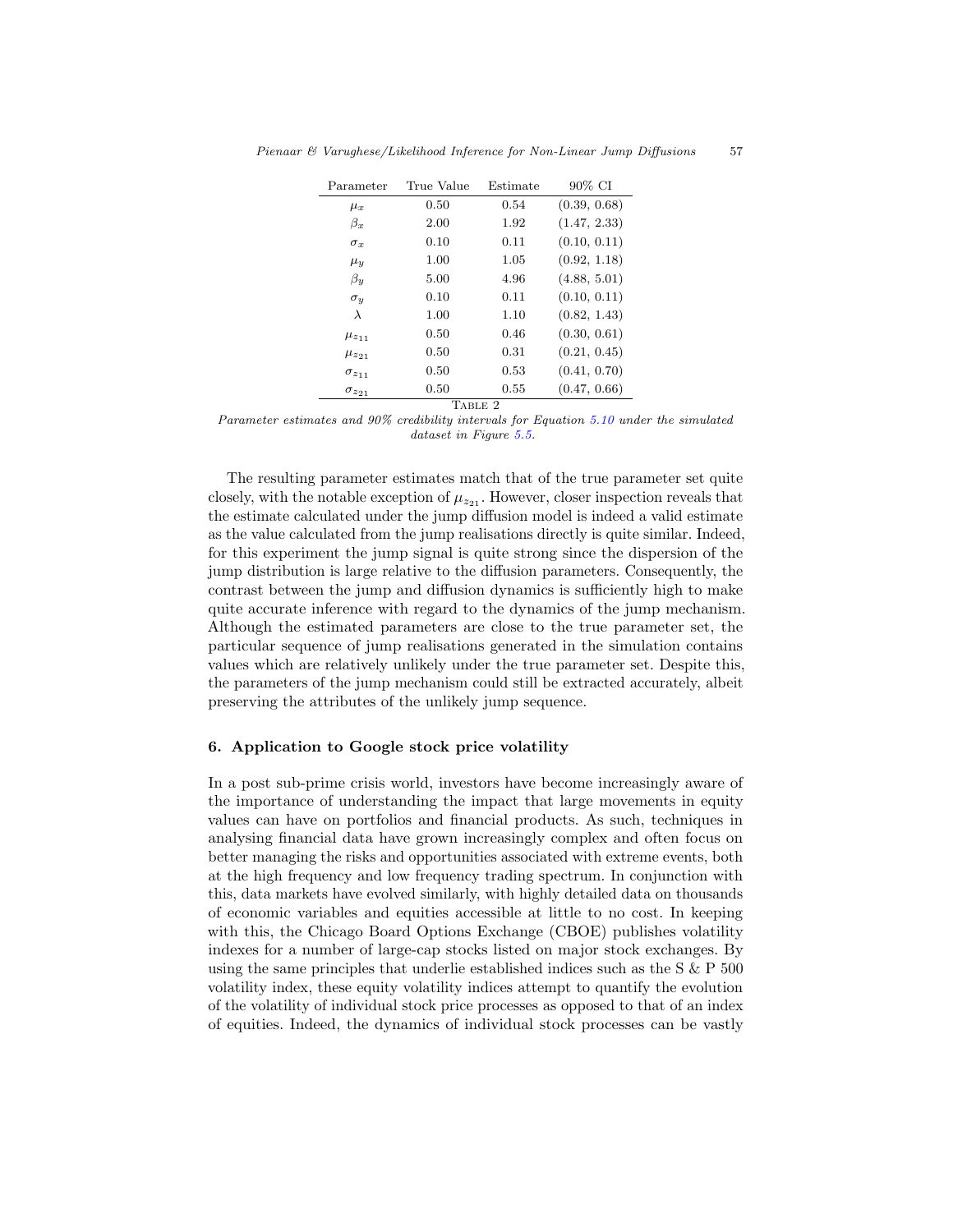different from that of an aggregated set of stocks. As such, equity volatility indices can be extremely useful in quantifying exposure in portfolios which have large investments in such equities and related processes. By using various jump diffusion models, we attempt to model the equity volatility of internet search giant Google. Figure 6.1 illustrates the trajectory of the Google equity volatility (VXGOG) from its inception in 2010 up to the end of 2015, sampled at daily intervals. For purposes of the analysis that follows we measure time in years and use exact dates for observations in order to construct transition horizons for consecutive observations.



Figure 6.1. Daily equity volatility for Google shares for the period 2010-03-11 to 2016-01-01.

In order to model the volatility time-series, we define a number of jump diffusion models nested within the SDE:

$$
dX_t = \mu_{\theta}(X_t, t)dt + \sigma_{\theta}(X_t, t)dW_t + dP_t
$$
  
\n
$$
dP_t = J(X_t, \dot{z}_t)dN_t
$$
\n(6.1)

with jump intensity  $\lambda_{\theta}(X_t, t)$ , that aim to replicate the salient features and dynamics of the volatility series. Using the generalised quadratic framework of Section ??, we can formulate a template for Equation 6.1 that can be used to fit various forms of drift, diffusion, and jump specifications. For purposes of modelling the drift of the volatility series, we make use of linear mean reverting drift structures of the form:

$$
\mu_{\theta}(X_t, t) = \alpha(\beta + h(t, \theta) - X_t). \tag{6.2}
$$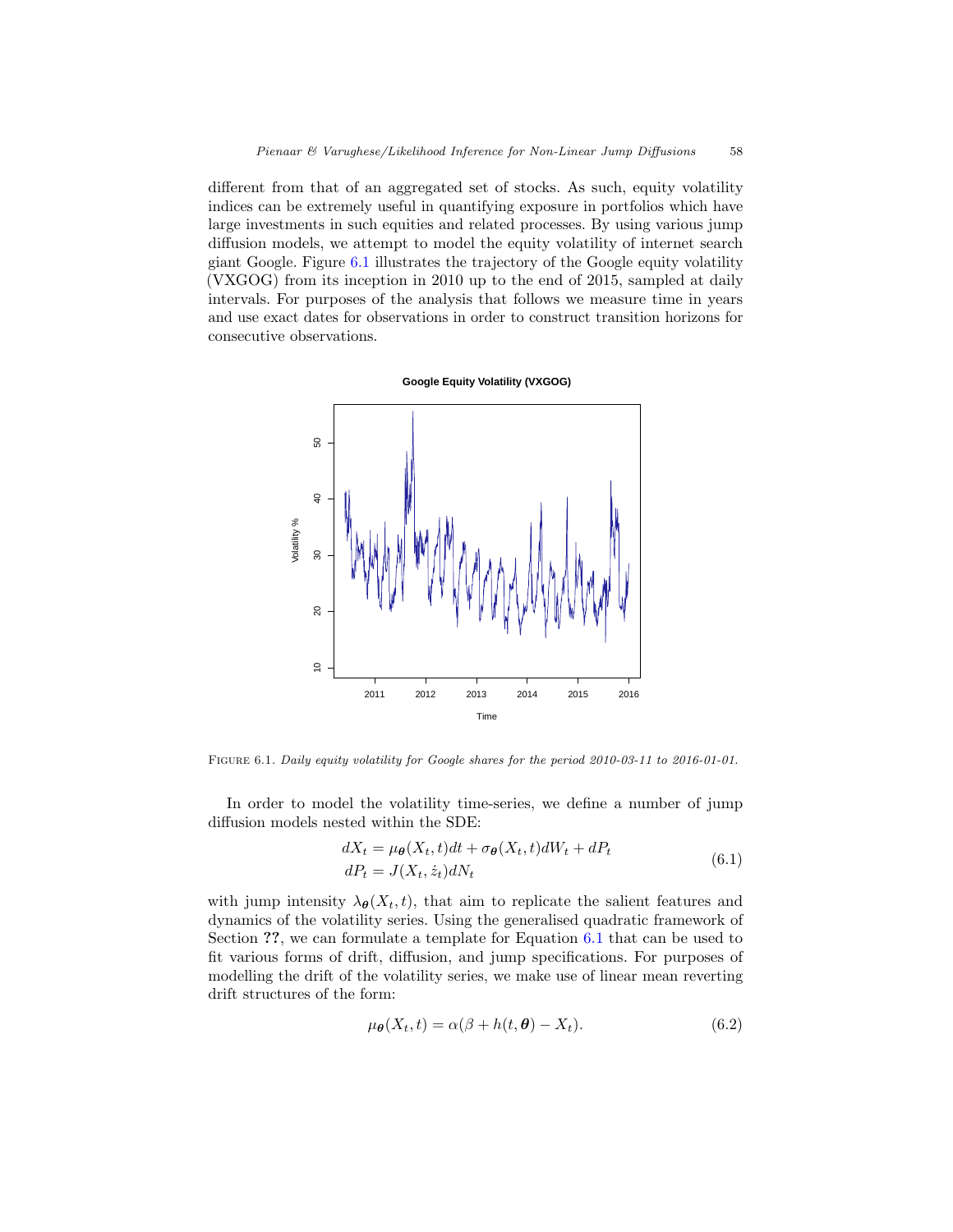Here,  $\beta + h(t, \theta)$  represents a possibly fluctuating level to which the process reverts over time. Using this formulation we can recover standard mean reversion structures such as the CIR and Ornstein-Uhlenbeck models by setting  $h(t, \theta) = 0$ and test for the presence of volatility cycles by replacing  $h(t, \theta)$  with a periodic function. For example in this case, we let

$$
h(t, \nu_1, \nu_2) = \nu_1 \sin \left( 8\pi (t + 0.25(\nu_2 - 0.5)) \right) \tag{6.3}
$$

for  $\nu_1 > 0$  and  $\nu_2 \in [0, 1]$ , which specifies a quarterly volatility cycle. Due to the mean reverting structure, the model process will subsequently have longrun mean dynamics that mimic the behaviour of the term  $\beta + h(t, \nu_1, \nu_2)$ . For purposes of modelling the diffusion dynamics of the volatility series we assume various forms for the diffusion coefficient where

$$
\sigma_{\theta}(X_t, t) = \begin{cases}\n\sigma & \text{for constant volatility,} \\
\sigma \sqrt{X_t} & \text{for linear instantaneous variance,} \\
\sigma X_t & \text{for quadratic instantaneous variance.} \n\end{cases}
$$
\n(6.4)

Similarly, in order to model the jump dynamics of the process, we alternate between combinations of constant and state dependence coefficients of the jump mechanism where the intensity coefficient is defined as

$$
\lambda_{\theta}(X_t, t) = \begin{cases} \kappa & \text{for constant intensity,} \\ \kappa X_t & \text{for relative intensity,} \end{cases}
$$
 (6.5)

and the jump coefficient assumes the form

$$
J(X_t, \dot{z}_t) = \begin{cases} \dot{z}_t & \text{for constant jump size,} \\ \dot{z}_t X_t & \text{for relative jump size,} \end{cases}
$$
(6.6)

and it is assumed that jumps are normally distributed i.e.,

$$
\phi(\dot{z}_t, \mu_z, \sigma_z^2) = N(\mu_z, \sigma_z^2) = \frac{1}{\sqrt{2\pi\sigma_z^2}} \exp\left(-\frac{(\dot{z}_t - \mu_z)^2}{2\sigma_z^2}\right).
$$
 (6.7)

Table 3 gives various forms of drift, diffusion and jump mechanisms fitted to the VXGOG series. Using the methodology of sections 3 and 5 in conjunction with the RWMH algorithm, we are able to efficiently calculate parameter estimates and deviance information criterion (DIC) statistics for the various model specifications. For each case we place prior distributions on the parameters of the model as indicated in Table 4. For reference, we also include a sample jump-free models that fit within the forgoing assumptions. Corresponding parameter estimates and 90% credibility intervals are given in tables 5 - 7.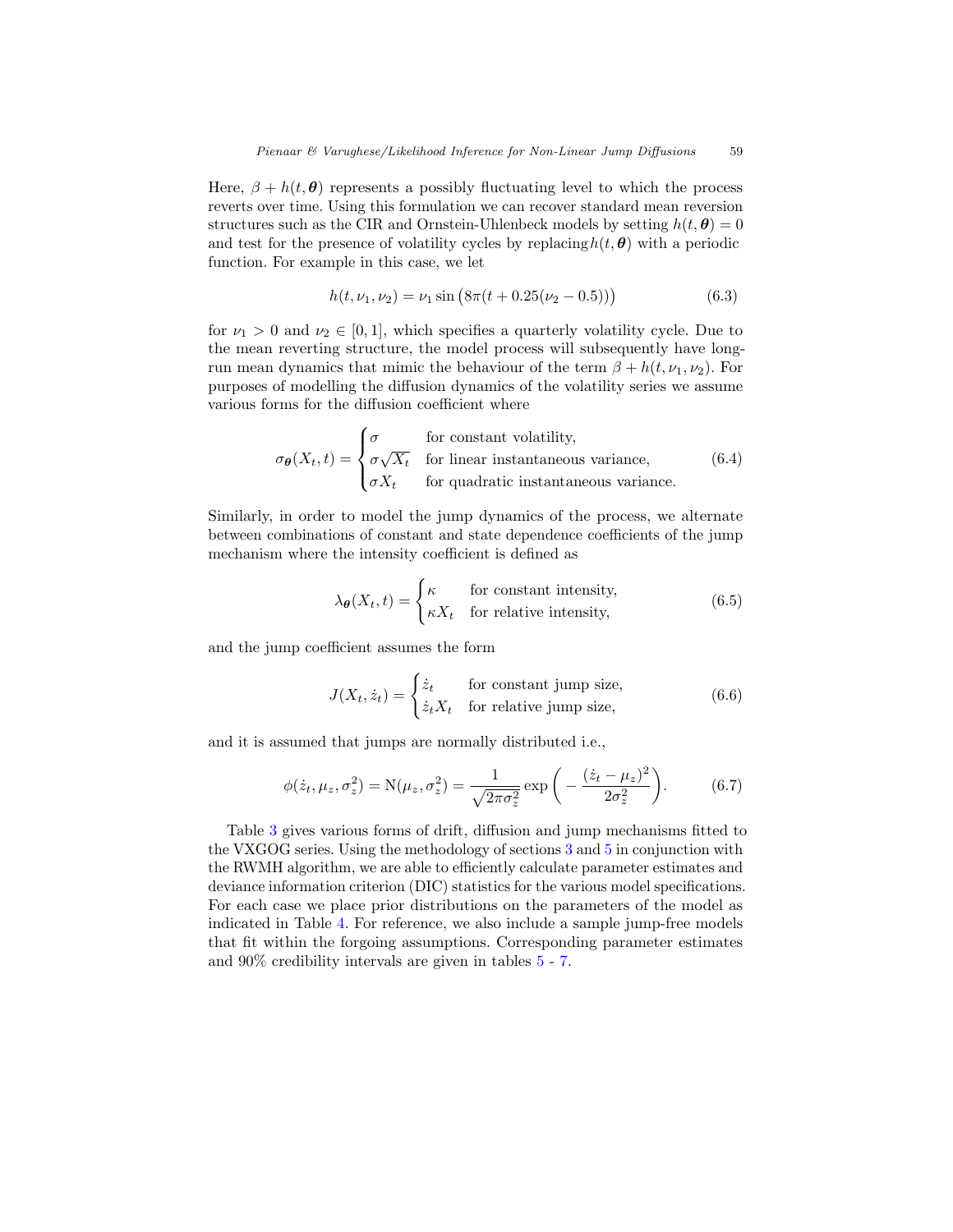| Mod.           | $\mu(X_t,t)$                               | $\sigma(X_t,t)$     | $\lambda(X_t,t)$ | $J(X_t, \dot{z}_t)$ | $\dot{z}_t \sim$       | $_{\rm DIC}$ | $p_D$ |
|----------------|--------------------------------------------|---------------------|------------------|---------------------|------------------------|--------------|-------|
| $\mathbf{1}$   | $\alpha(\beta - X_t)$                      | $\sigma$            | $\bullet$        | ٠                   | $\bullet$              | 5776.10      | 2.77  |
| $\overline{2}$ | $\alpha(\beta-X_t)$                        | $\sigma \sqrt{X_t}$ |                  | ٠                   | $\bullet$              | 5627.37      | 2.99  |
| 3              | $\alpha(\beta - X_t)$                      | $\sigma X_t$        | $\bullet$        | ٠                   | $\bullet$              | 5482.72      | 3.22  |
| 4              | $\alpha(\beta - X_t)$                      | $\sigma \sqrt{X_t}$ | $\kappa$         | $\dot{z}_t$         | $N(\mu_z, \sigma_z^2)$ | 4832.27      | 6.28  |
| 5              | $\alpha(\beta - X_t)$                      | $\sigma X_t$        | $\kappa$         | $\dot{z}_t$         | $N(\mu_z, \sigma_z^2)$ | 4798.80      | 5.69  |
| 6              | $\alpha(\beta - X_t)$                      | $\sigma X_t$        | $\kappa X_t$     | $\dot{z}_t$         | $N(\mu_z, \sigma_z^2)$ | 4784.03      | 5.61  |
| 7              | $\alpha(\beta-X_t)$                        | $\sigma X_t$        | $\kappa$         | $z_t X_t$           | $N(\mu_z, \sigma_z^2)$ | 4778.91      | 6.16  |
| 8              | $\alpha(\beta + h(t, \nu_1, \nu_2) - X_t)$ | $\sigma X_t$        | $\kappa$         | $\dot{z}_t$         | $N(\mu_z, \sigma_z^2)$ | 4767.67      | 8.35  |
| 9              | $\alpha(\beta + h(t, \nu_1, \nu_2) - X_t)$ | $\sigma X_t$        | $\kappa X_t$     | $\dot{z}_t$         | $N(\mu_z, \sigma_z^2)$ | 4752.46      | 8.30  |
| 10             | $\alpha(\beta + h(t, \nu_1, \nu_2) - X_t)$ | $\sigma X_t$        | $\kappa$         | $z_t X_t$           | $N(\mu_z, \sigma_z^2)$ | 4744.02      | 7.54  |
|                |                                            |                     | TABLE 3          |                     |                        |              |       |

Various drift, diffusion, and jump mechanism specifications for the Google equity VIX series. Approximate deviance information criterion (DIC) and fitted effective number of parameters  $(p_D)$  are also tabulated for exach model (minimum DIC value indicated in bold). The results suggest that the observed series exhibits time-inhomogeneous linear drift with state-dependent diffusion. In addition, there is evidence to suggest state-dependence within the jump

mechanism of the process.

|          | Parameter Prior distribution |
|----------|------------------------------|
| $\alpha$ | Gamma(0.001, 0.001)          |
| β        | Normal $(25,5^2)$            |
|          | $Inv-Gamma(0.001, 0.001)$    |
| $\kappa$ | Gamma(0.001, 0.001)          |
| $\nu_1$  | Gamma(0.001, 0.001)          |
| $\nu_2$  | Beta(0.5, 0.5)               |
|          | TABLE 4                      |

Prior distributions on the parameter space. Where the relevant terms are included in given model, the corresponding prior distributions are applied. Although the prior distributions used here are mostly weakly informative, the prior distributions on  $\beta$  and  $\nu_2$  follow from basic inspection of the time series.

|            | Model 1   |                | Model 2   |                          | Model 3 |                | Model 4 |                 |
|------------|-----------|----------------|-----------|--------------------------|---------|----------------|---------|-----------------|
|            | Est.      | $90\%$ CI      | Est.      | $90\%$ CI                | Est.    | $90\%$ CI      | Est.    | $90\%$ CI       |
| $\alpha$   | 15.07     | (10.63, 19.26) |           | $15.30$ $(11.30, 19.07)$ | 13.36   | (9.82, 17.28)  | 7.40    | (5.10, 9.66)    |
| B          | 26.40     | (24.88, 27.83) | 26.50     | (25.01, 27.96)           | 27.04   | (25.58, 28.79) | 27.49   | (25.49, 29.42)  |
| $\sigma$   | 32.77     | (31.80, 33.63) | 6.10      | $(5.91, 6.30)$ 1.12      |         | (1.09, 1.16)   | 3.38    | (3.20, 3.54)    |
| $\lambda$  | ٠         | ٠              | $\bullet$ | ٠                        |         | $\cdot$        | 23.97   | (18.94, 30.72)  |
| $\mu_z$    | $\bullet$ | $\cdot$        | $\cdot$   | $\cdot$                  | $\cdot$ | $\cdot$        | $-0.42$ | $(-1.20, 0.33)$ |
| $\sigma_z$ | $\cdot$   | $\cdot$        | $\bullet$ | $\bullet$                | $\cdot$ | $\cdot$        | 4.90    | (4.28, 5.67)    |

TABLE 5

Parameter estimates and 90% credibility intervals for models 1 to 4. Estimates for each model are calculated from 110000 random walk Metropolis-Hastings updates with a burn-in period of 10000 iterations.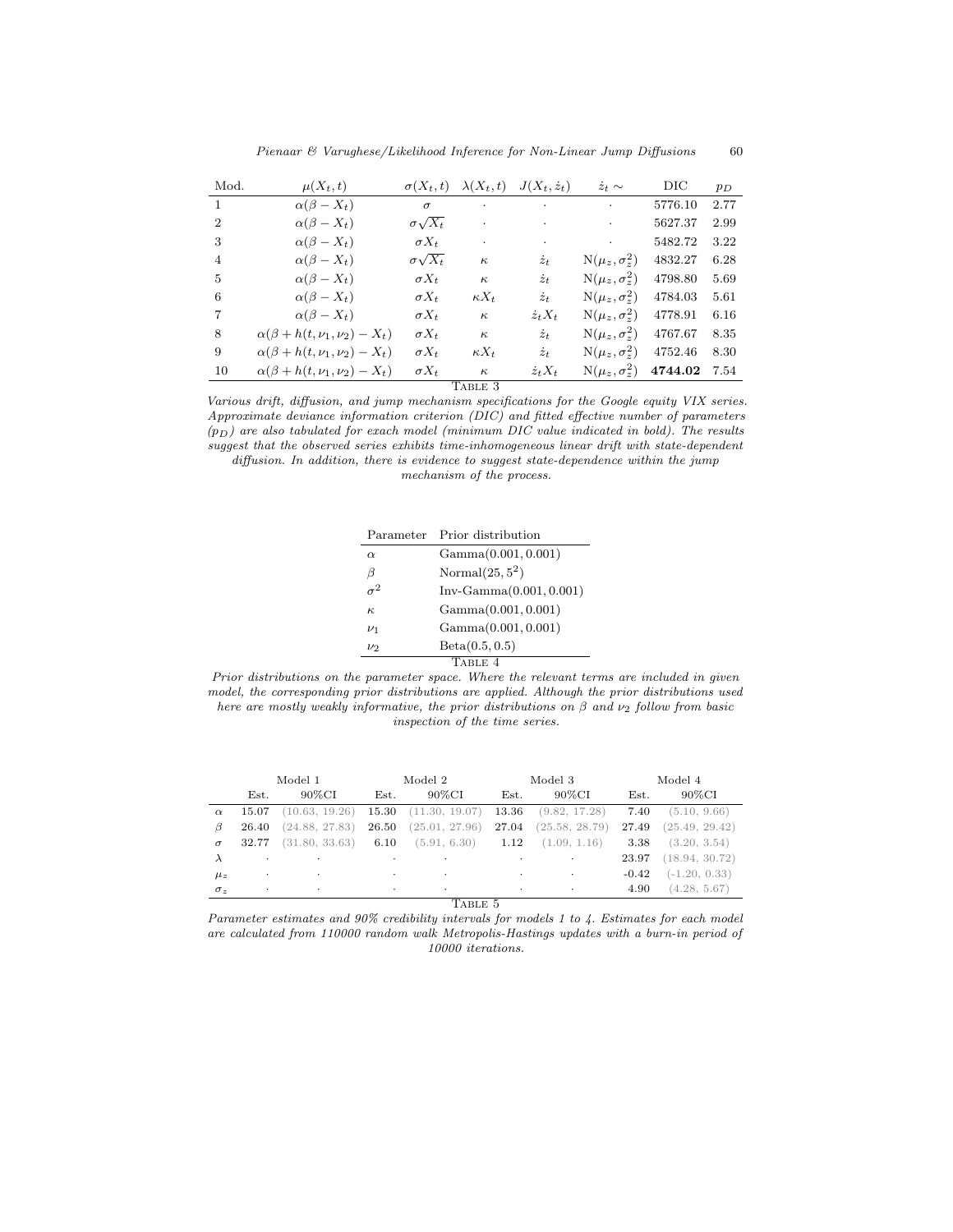Pienaar & Varughese/Likelihood Inference for Non-Linear Jump Diffusions 61

| 90%CI<br>90%CI<br>90%CI<br>90%CI<br>Est.<br>Est.<br>Est.<br>Est.<br>(4.24, 8.92)<br>6.30<br>(3.57, 9.31)<br>(4.03, 8.89)<br>(7.25, 13.75)<br>6.55<br>6.44<br>10.69<br>$\alpha$<br>(25.76, 30.56)<br>(25.39, 30.41)<br>(25.70, 28.43)<br>(25.73, 30.88)<br>27.97<br>27.71<br>26.97<br>27.95<br>B<br>(0.63, 0.70)<br>(0.64, 0.70)<br>(0.64, 0.69)<br>(0.61, 0.68)<br>0.67<br>0.66<br>0.66<br>0.65<br>$\sigma$<br>(21.37, 37.88)<br>(15.33, 27.96)<br>(14.66, 26.89)<br>0.85<br>(0.65, 1.09)<br>20.47<br>28.60<br>21.52<br>$\lambda$<br>$(-1.43, 0.29)$<br>$(-0.03, 0.01)$<br>$(-1.26, 0.41)$<br>$(-1.39, 0.37)$<br>$-0.53$<br>$-0.50$<br>$-0.01$<br>$-0.35$<br>$\mu_z$ |  | Model 5 | Model 6 | Model 7 | Model 8 |
|----------------------------------------------------------------------------------------------------------------------------------------------------------------------------------------------------------------------------------------------------------------------------------------------------------------------------------------------------------------------------------------------------------------------------------------------------------------------------------------------------------------------------------------------------------------------------------------------------------------------------------------------------------------------|--|---------|---------|---------|---------|
|                                                                                                                                                                                                                                                                                                                                                                                                                                                                                                                                                                                                                                                                      |  |         |         |         |         |
|                                                                                                                                                                                                                                                                                                                                                                                                                                                                                                                                                                                                                                                                      |  |         |         |         |         |
|                                                                                                                                                                                                                                                                                                                                                                                                                                                                                                                                                                                                                                                                      |  |         |         |         |         |
|                                                                                                                                                                                                                                                                                                                                                                                                                                                                                                                                                                                                                                                                      |  |         |         |         |         |
|                                                                                                                                                                                                                                                                                                                                                                                                                                                                                                                                                                                                                                                                      |  |         |         |         |         |
|                                                                                                                                                                                                                                                                                                                                                                                                                                                                                                                                                                                                                                                                      |  |         |         |         |         |
| (4.23, 5.81)<br>(0.13, 0.17)<br>(4.39, 6.10)<br>4.93<br>(4.34, 5.77)<br>5.17<br>0.15<br>5.03<br>$\sigma_z$                                                                                                                                                                                                                                                                                                                                                                                                                                                                                                                                                           |  |         |         |         |         |
| (4.89, 8.82)<br>6.70<br>$\nu_1$<br>$\cdot$<br>٠<br>$\cdot$<br>$\blacksquare$<br>٠                                                                                                                                                                                                                                                                                                                                                                                                                                                                                                                                                                                    |  |         |         |         |         |
| (0.52, 0.62)<br>0.56<br>$\nu_2$<br>$\cdot$<br>$\cdot$<br>$\bullet$<br>$\cdot$<br>٠                                                                                                                                                                                                                                                                                                                                                                                                                                                                                                                                                                                   |  |         |         |         |         |

TABLE 6

Parameter estimates and 90% credibility intervals for models 5 to 8. Estimates for each model are calculated from 110000 random walk Metropolis-Hastings updates with a burn-in period of 10000 iterations.

|                   |         | Model 9         | Model 10 |                 |  |  |  |
|-------------------|---------|-----------------|----------|-----------------|--|--|--|
|                   | Est.    | 90%CI           | Est.     | 90%CI           |  |  |  |
| $\alpha$          | 10.28   | (6.84, 13.46)   | 10.71    | (7.76, 14.09)   |  |  |  |
| β                 | 27.03   | (25.71, 28.66)  | 26.72    | (25.43, 28.03)  |  |  |  |
| $\sigma$          | 0.66    | (0.63, 0.69)    | 0.64     | (0.61, 0.68)    |  |  |  |
| $\lambda$         | 0.88    | (0.63, 1.17)    | 28.09    | (20.78, 35.40)  |  |  |  |
| $\mu_z$           | $-0.31$ | $(-1.15, 0.43)$ | 0.00     | $(-0.03, 0.02)$ |  |  |  |
| $\sigma_{\gamma}$ | 4.89    | (4.13, 5.81)    | 0.15     | (0.13, 0.17)    |  |  |  |
| $\nu_1$           | 6.74    | (4.77, 9.09)    | 6.53     | (4.79, 8.70)    |  |  |  |
| $\nu_2$           | 0.56    | (0.52, 0.61)    | 0.56     | (0.51, 0.61)    |  |  |  |
| TABLE 7           |         |                 |          |                 |  |  |  |

Parameter estimates and 90% credibility intervals for models 9 to 10. Estimates for each model are calculated from 110000 random walk Metropolis-Hastings updates with a burn-in period of 10000 iterations.

Although the model space presented here is by no means exhaustive (the set of models considered here represent the best performing models among a number of additional specifications), the models serve as a basis for testing a number of hypotheses with regard to the volatility series. Using the approximate DIC values as a guide for comparing the various model specifications, we can identify which elements improve model fit and thus which elements most accurately replicate the observed dynamics. Within the jump-free model set, the fit is improved for models with diffusion coefficients which are more sensitive to changes in the state of the process. This suggests that the volatility of the volatility process increases in accordance with the level of the process. Perhaps the greatest improvement in model fit stems from including a jump mechanism in the diffusion model. Although this comes at the cost of three additional parameters, the jump diffusion models fair significantly better than their corresponding jump-free models. Despite the addition of the jump mechanism, model fit is still improved for models with greater state-dependence in volatility. With respect to the jump mechanism itself, there is evidence that jump magnitudes may indeed vary in accordance to the level of the process. Finally, by including a quarterly drift cycle we can further improve model fit.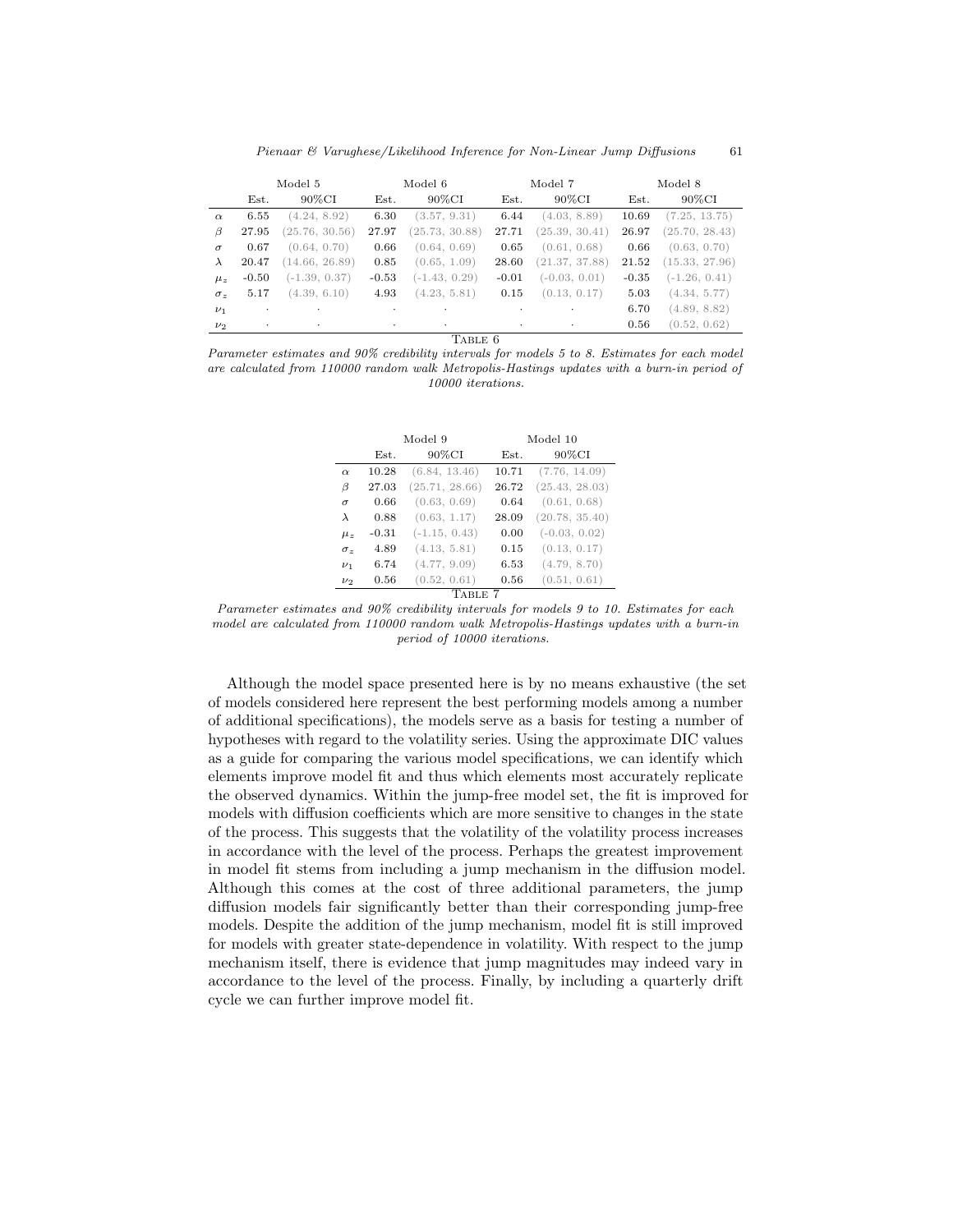by assuming that  $\kappa_{ij}(t) = 0 \quad \forall \quad i + j > m$  the truncated CGF is given by:

$$
K^{(d)}(\alpha, \beta, t) = \sum_{i+j \le d} \frac{\alpha^i \beta^j}{i!j!} \kappa_{ij}(t). \tag{E.1}
$$

For bivariate GQDs under an (even)  $d$ -th order truncation, the saddlepoint approximation (Renshaw, 2000) is given by:

$$
f_{SPT}^{(d)}(X_t, Y_t | X_s, Y_s) = \frac{\exp\left(K^{(m)}(\alpha_0, \beta_0) - \alpha_0 X_t - \beta_0 Y_t\right)}{2\pi \sqrt{\frac{\partial^2 K^{(d)}}{\partial \alpha^2} \frac{\partial^2 K^{(d)}}{\partial \beta^2} - \left(\frac{\partial K^{(d)}}{\partial \alpha \partial \beta}\right)^2}},
$$
(E.2)

for

$$
K^{(d)}(\alpha,\beta) = \alpha\kappa_{10}(t) + \frac{\alpha^2}{2}\kappa_{20}(t) + \frac{\alpha^3}{6}\kappa_{30}(t) + \frac{\alpha^4}{24}\kappa_{40}(t) + \ldots + \frac{\alpha^d}{d!}\kappa_{d0}(t) + \beta\kappa_{01}(t) + \frac{\beta^2}{2}\kappa_{02}(t) + \frac{\beta^3}{6}\kappa_{03}(t) + \frac{\beta^4}{24}\kappa_{04}(t) + \ldots + \frac{\beta^d}{d!}\kappa_{0d}(t) + \alpha\beta\kappa_{11}(t) + \frac{\alpha^2\beta}{2}\kappa_{21}(t) + \frac{\alpha\beta^2}{2}\kappa_{12}(t) + \ldots + \frac{\alpha^{d/2}\beta^{d/2}}{(d/2)!)^2}\kappa((d/2)(d/2)(t) + \ldots + \frac{\alpha^{d-1}\beta}{(d-1)!}\kappa_{(d-1)1}(t) + \frac{\alpha\beta^{d-1}}{(d-1)!}\kappa_{1(d-1)}(t),
$$
\n(E.3)

where  $\alpha_0$  and  $\beta_0$  solves the system:

$$
\frac{\partial K^{(d)}}{\partial \alpha}(\alpha, \beta) = X_t,
$$
  
\n
$$
\frac{\partial K^{(d)}}{\partial \beta}(\alpha, \beta) = Y_t.
$$
\n(E.4)

Since the saddlepoint approximation requires evaluation of the cumulants, we need relate the respective moments to their cumulant counterparts. Again, this can be achieved using the moment and cumulant relations outlined in Appendix C.

# References

- AÏT-SAHALIA, Y. (2002). Maximum Likelihood Estimation of Discretely Sampled Diffusions: A Closed-Form Approximation Approach. Econometrica 70 223- 262.
- AÏT-SAHALIA, Y. (2004). Disentangling diffusion from jumps. Journal of Financial Economics 74 487–528.
- AÏT-SAHALIA, Y. et al. (2008). Closed-form Likelihood Expansions for Multivariate Diffusions. The Annals of Statistics 36 906–937.
- AÏT-SAHALIA, Y., FAN, J. and PENG, H. (2009). Nonparametric transitionbased tests for jump diffusions. Journal of the American Statistical Association 104.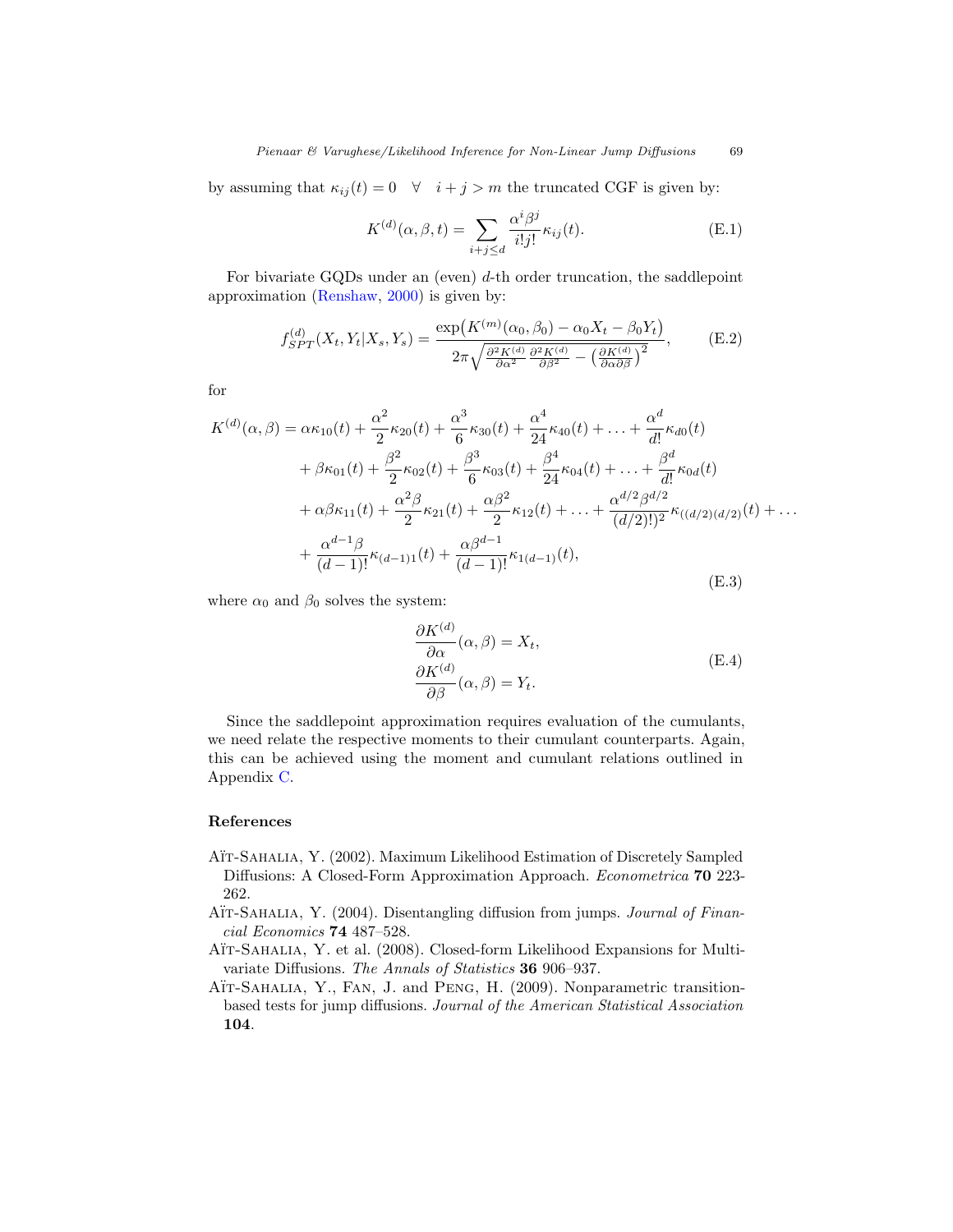- AÏT-SAHALIA, Y., JACOD, J. et al. (2009). Testing for jumps in a discretely observed process. The Annals of Statistics 37 184–222.
- ATT-SAHALIA, Y. and JACOD, J. (2011). Testing whether jumps have finite or infinite activity. The Annals of Statistics 1689–1719.
- Ball, C. A. and Torous, W. N. (1985). On Jumps in Common Stock Prices and Their Impact on Call Option Pricing. The Journal of Finance 40 155–173.
- BANDI, F. M. and NGUYEN, T. H. (2003). On the Functional Estimation of Jump–Diffusion Models. Journal of Econometrics 116 293–328.
- CARR, P. and MADAN, D. (1999). Option Valuation Using the Fast Fourier Transform. Journal of Computational Finance 2 61–73.
- Cox, J. C., Ingersoll, J. E. and Ross, S. A. (1985). A Theory of the Term Structure of Interest Rates. Econometrica 53 385-407.
- CRAINE, R., LOCHSTOER, L. A. and SYRTVEIT, K. (2000). Estimation of a Stochastic-Volatility Jump-Diffusion Model. Revista de Analisis Economico 15 61–87.
- Eckner, A. (2009). Computational Techniques for Basic Affine Models of Portfolio Credit Risk. Journal of Computational Finance 13 63.
- Eraker, B. (2001). MCMC Analysis of Diffusion Models With Application to Finance. Journal of Business & Economic Statistics 19 177-191.
- Eraker, B. (2004). Do Stock Prices and Volatility Jump? Reconciling Evidence From Spot and Option Prices. The Journal of Finance 59 1367–1404.
- Eraker, B., Johannes, M. and Polson, N. (2003). The Impact of Jumps in Volatility and Returns. The Journal of Finance 58 1269–1300.
- Feagin, T. (2007). A Tenth-Order Runge-Kutta Method With Error Estimate. In Proceedings of the IAENG Conference on Scientific Computing.
- Fehlberg, E. (1970). Classical Fourth- and Lower Order Runge-Kutta Formulas With Stepsize Control and Their Application to Heat Transfer Problems. Computing 6 61–71.
- FILIPOVIĆ, D., MAYERHOFER, E. and SCHNEIDER, P. (2013). Density Approximations for Multivariate Affine Jump-Diffusion Processes. Journal of Econometrics 176 93–111.
- Gallant, A. R., Hsieh, D. and Tauchen, G. (1997). Estimation of Stochastic Volatility Models With Diagnostics. Journal of Econometrics 81 159–192.
- Hanson, F. B. (2007). Applied Stochastic Processes and Control for Jump-Diffusions: Modeling, Analysis, and Computation 13. SIAM.
- Harvey, J. R. (1972). On Expressing Moments in Terms of Cumulants and Vice Versa. The American Statistician 26 38–39.
- Honore, P. (1998). Pitfalls in Estimating Jump-Diffusion Models. Available at SSRN 61998.
- Jiang, G. J. and Knight, J. L. (2002). Estimation of Continuous-Time Processes via the Empirical Characteristic Function. Journal of Business  $\mathcal{C}$ Economic Statistics 20.
- JIN, P., RÜDIGER, B. and TRABELSI, C. (2015). Positive Harris Recurrence and Exponential Ergodicity of the Basic Affine Jump-Diffusion. arXiv preprint arXiv:1501.03638.
- Johannes, M. (1999). Jumps in Interest Rates: A Nonparametric Approach.